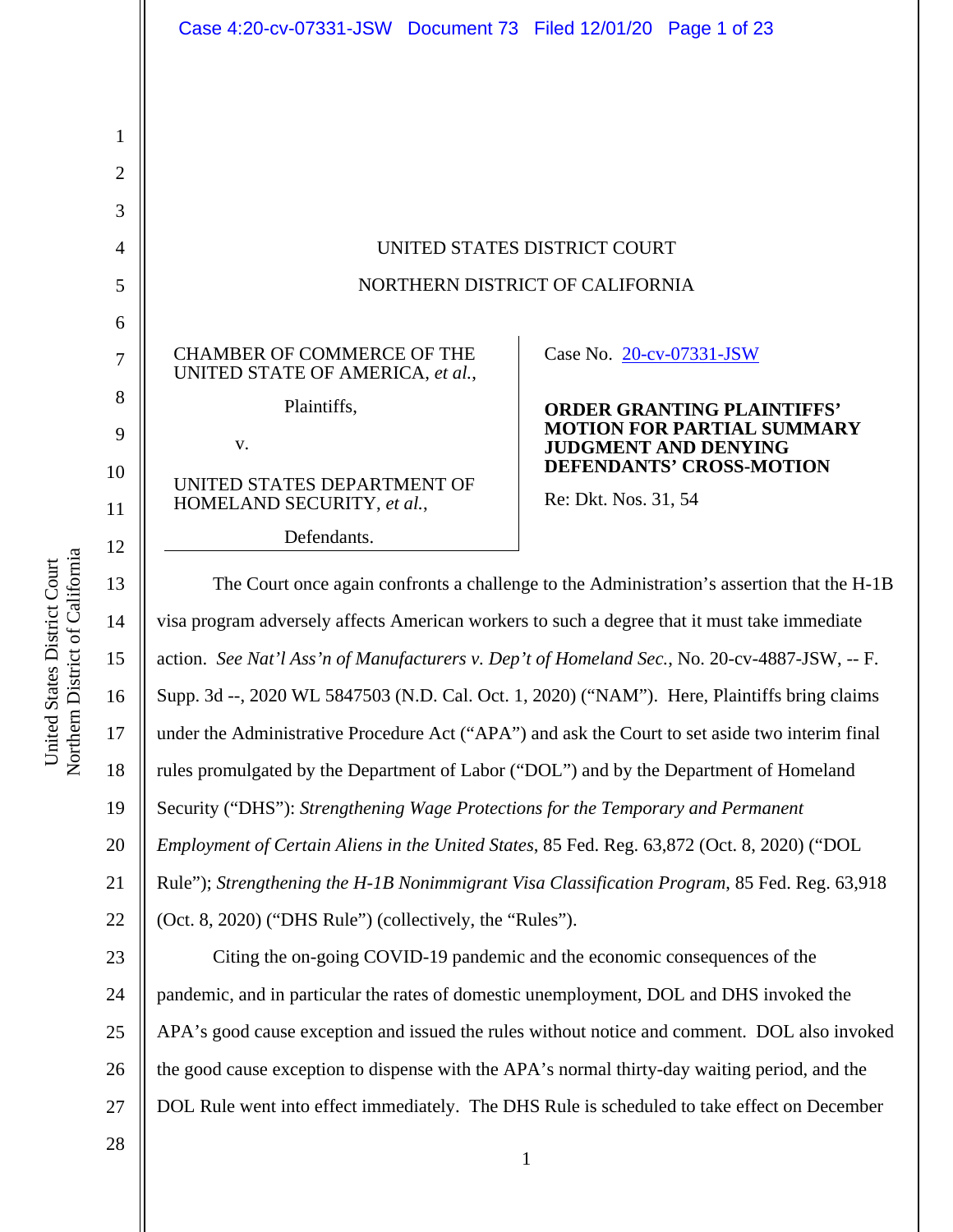7, 2020.

1

2

3

4

5

7

8

9

11

12

13

14

15

16

17

18

19

20

21

22

23

24

25

26

6 10 The APA's requirement of notice and comment is "'designed to assure due deliberation of agency regulations' and 'foster the fairness and deliberation of a pronouncement of such force.'" *E. Bay Sanctuary Covenant v. Trump*, 932 F.3d 742, 745 (9th Cir. 2018) ("*EBSC I*") (quoting *United States v. Mead Corp.*, 533 U.S. 218, 230 (2001), quoting *Smiley v. Citibank (S.D.), N.A.*, 517 U.S. 735, 741 (1996)). The good cause exception, in turn, "is essentially an emergency procedure[.]" *United States v. Valverde*, 628 F.2d 1159, 1165 (9th Cir. 2010) (quoting *Buschmann v. Schweiker*, 676 F.2d 352, 357 (9th Cir. 1982)). The exception also is "narrowly construed" and "reluctantly countenanced." *California v. Azar*, 911 F.3d 558, 575 (9th Cir. 2018) (quoting *Alcaraz v. Block*, 746 F.2d 593, 612 (9th Cir. 1984)).

It is beyond question that the COVID-19 pandemic is unprecedented in its scope and its impact, and qualifies as an emergency. See HHS, *Determination of Public Health Emergency*, 85 Fed. Reg. 7,316 (Feb. 7, 2020); Proclamation 994 of March 13, 2020, *Declaring a National Emergency Concerning the Coronavirus Disease (COVID-19) Outbreak*, 85 Fed. Reg. 15,337 (Mar. 18, 2020). For reasons set forth later in this opinion, the Court is not tasked with evaluating the emergent nature of the COVID-19 pandemic writ large; nor is it called upon to consider whether the Rules reflect good public policy. Rather, the Court must decide whether Defendants have demonstrated that the impact of the COVID-19 pandemic on domestic unemployment justified dispensing with the "due deliberation" that normally accompanies rulemaking to make changes to the H-1B visa program that even Defendants acknowledge are significant. *See* DOL Rule, 85 Fed. Reg. at 63,901 (noting "scale of the wage changes achieved by this rule"), 63,908 (estimating transfer payment from employers to employees of \$198.29 billion over a ten year period"); Michelle Hackman, *Trump Administration Announces Overhaul of H-1B Visa Program*, www.wsj.com (Oct. 6, 2020) (citing statement by Ken Cuccinelli, Senior Official Performing the Duties of Deputy DHS Secretary, that "about one-third of H-1B applications would be rejected under the new set of rules").

27

For the reasons that follow, the Court concludes they have not, and the Court GRANTS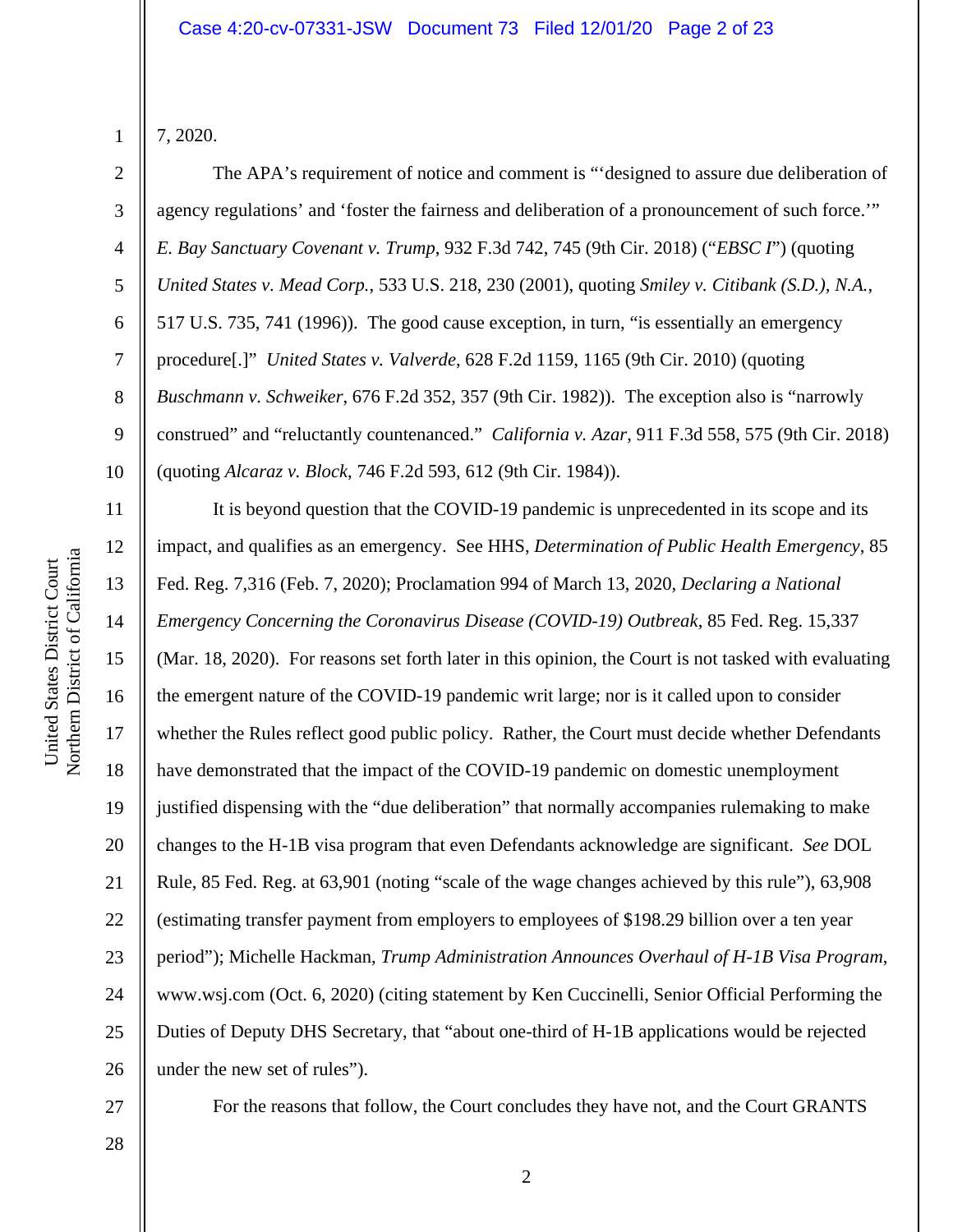2 3 4

5

6

7

8

9

10

11

12

13

14

15

16

17

18

19

20

21

22

1

Plaintiffs' motion for partial summary judgment and DENIES Defendants' cross motion.<sup>1</sup>

### **BACKGROUND**

### **A. Procedural History.**

Plaintiffs filed their complaint on October 19, 2020, and asserted four claims for relief under the APA, only two of which are at issue here. Plaintiffs allege the Rules were issued "without observance of procedure required by law" because there was neither good cause to excuse the APA's notice and comment period nor to make the DOL Rule effective immediately.<sup>2</sup>

On October 23, 2020, Plaintiffs filed their motion for a preliminary injunction and, in the alternative, for partial summary judgment on those claims. On November 4, 2020, the Court approved the parties' stipulation (the "Stipulation") to consolidate Plaintiffs' motion for a preliminary injunction with the merits of Plaintiffs' first two claims for relief. *See* Fed. R. Civ. P. 65(a)(2) ("Before or after beginning the hearing on a motion for a preliminary injunction, the court may advance the trial on the merits and consolidate it with the hearing."). The parties also agreed to "rely upon the [interim final rules ("IFR")] and the materials cited in the IFR as the

Administrative Record." (Stipulation, ¶ 3.)

Defendants filed their opposition on November 6, 2020, and Plaintiffs filed their reply on November 13, 2020.<sup>3</sup>

**B. COVID-19 Related Proclamations Regarding Foreign Workers.** 

On April 22, 2020, the President signed Presidential Proclamation 10014 ("Proclamation 10014"), *Suspension of Entry of Immigrants Who Present a Risk to the United States Labor* 

<sup>1</sup> *See* Dkt. No. 31-16, Declaration of Paul Hughes ("Hughes Decl.") ¶ 15, Ex. 15.

<sup>23</sup>  24 25 2 Plaintiffs' third and fourth claims for relief assert each Rule is arbitrary, capricious, or otherwise unsupported by law. Plaintiffs contend that, in contrast to what their titles suggest, the Rules are designed to "substantially restrict, if not outright eliminate, the H-1B visa category," "gut EB-2 and EB-3 immigrant visas," and "destroy the whole H-1B system." (Compl., ¶¶ 2, 8.) The parties have agreed to stay the proceedings on those claims. (Stipulation,  $\P$ 4.)

<sup>27</sup>  28 3 The Court also received and considered four *amicus* briefs supporting Plaintiffs from the American Council on Education and 23 other higher education organizations (Dkt. No. 36-2), a group of colleges and universities from across the United States (Dkt. No. 37-1), a group of 46 companies and industry associations (Dkt. No. 39-2), and the American Immigration Council (Dkt. No. 40-1), and one brief supporting Defendants from U.S. Tech Workers (Dkt. No. 66-1).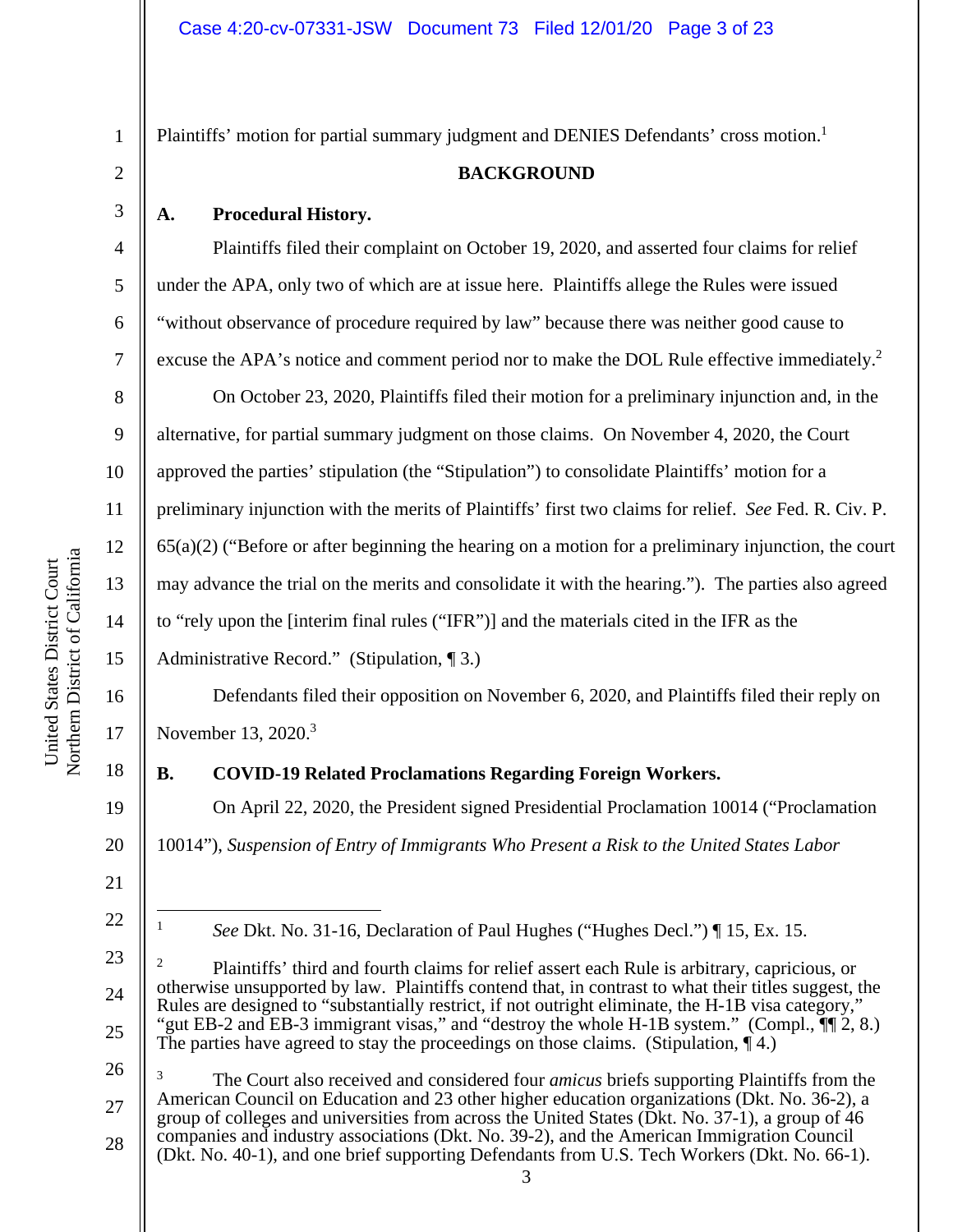6 *Market During the Economic Recovery Following the 2019 Novel Coronavirus Outbreak*, 85 Fed. Reg. 23,441 (Apr. 27, 2020). Pursuant to Proclamation 10014, the entry of all immigrants into the United States was suspended for 60 days unless an immigrant qualified for an exception to the Proclamation. The President also directed that "[w]ithin 30 days of the effective date of this proclamation, the Secretary of Labor and the Secretary of Homeland Security, in consultation with the Secretary of State, shall review nonimmigrant programs and shall recommend . . . other measures appropriate to stimulate the United States economy and ensure the prioritization, hiring, and employment of United States workers." *Id.* at 23,442.

9 10 11 12 13 14 15 16 17 18 20 21 22 23 On June 22, 2020, the President issued Presidential Proclamation 10052 ("Proclamation 10052"), *Suspension of Entry of Immigrants and Nonimmigrants Who Present a Risk to the United States Labor Market During the Economic Recovery Following the 2019 Novel Coronavirus Outbreak*, 85 Fed. Reg. 38,263 (June 25, 2020). By Proclamation 10052, the President suspended entire visa categories for four sets of nonimmigrant work visas, including the H-1B visa, for a period lasting until December 31, 2020, with discretion to be continued "as necessary." *Id.* at 38,264. The stated purpose of that Proclamation was to eliminate the threat of taking jobs from American citizens who may find themselves without employment during the "extraordinary economic disruptions caused by the COVID-19 outbreak." *Id.* The President also directed the Secretaries of Labor and Homeland Security to: as soon as practicable, and consistent with applicable law, consider promulgating regulations or take other appropriate action to ensure that the presence in the United States of aliens who have been admitted or otherwise provided a benefit, or who are seeking admission or a benefit, pursuant to an EB-2 or EB-3 immigrant visa or an H-1B nonimmigrant visa does not disadvantage United States workers in violation [of provisions of the Immigration and Nationality Act ("INA")]. *Id.* at 38,266.

24

25 26 27 28 On October 1, 2020, the Court enjoined implementation and enforcement of Proclamation 10052 against the U.S. Chamber, NAM, NRF, and their members. *NAM*, 2020 WL 5847503, at \*15. On October 8, 2020, DOL and DHS published the Rules. Defendants' response to this Court's ruling on the validity of Proclamation 10052 in the *NAM* case appears to be the

19

1

2

3

4

5

7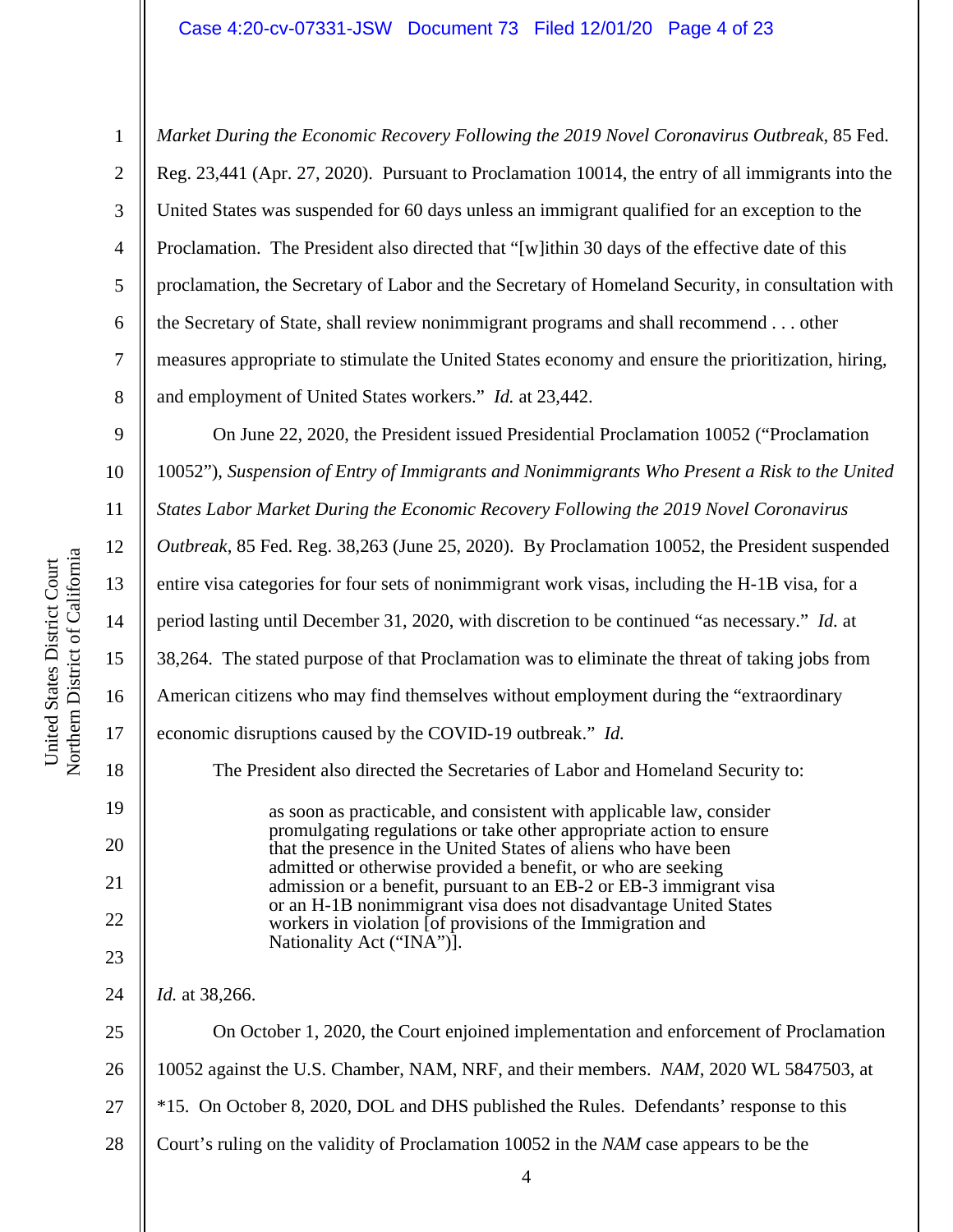# Case 4:20-cv-07331-JSW Document 73 Filed 12/01/20 Page 5 of 23

| $\mathbf 1$    | embodiment of the adage "if at first you don't succeed, try, try again." Appearances can be                                                 |  |  |
|----------------|---------------------------------------------------------------------------------------------------------------------------------------------|--|--|
| $\overline{2}$ | deceiving.                                                                                                                                  |  |  |
| 3              | On April 18, 2017, the President issued Executive Order 13788 ("E.O. 13788"), Buy                                                           |  |  |
| $\overline{4}$ | American and Hire American, 82 Fed. Reg. 18,837 (Apr. 18, 2017). In Section 5 of E.O. 13788,                                                |  |  |
| $\mathfrak{S}$ | the President instructed the Secretaries of Labor and Homeland Security to:                                                                 |  |  |
| 6              | (a) as soon as practicable, and consistent with applicable law,                                                                             |  |  |
| $\overline{7}$ | propose new rules and issue new guidance, to supersede or revise<br>previous rules and guidance if appropriate, to protect the interests of |  |  |
| 8              | United States workers in the administration of our immigration<br>system, including through the prevention of fraud or abuse.               |  |  |
| 9              | (b)  as soon as practicable, suggest reforms to help ensure that H-                                                                         |  |  |
| 10             | 1B visas are awarded to the most-skilled or highest-paid petition<br>beneficiaries.                                                         |  |  |
| 11             | E.O. 13788, 82 Fed. Reg. at 18,838-39.                                                                                                      |  |  |
| 12             | By the fall of 2017, DHS's Statement of Regulatory Priorities included a regulation                                                         |  |  |
| 13             | entitled Strengthening the H-1B Nonimmigrant Visa Classification Program. (Hughes Decl., 17,                                                |  |  |
| 14             | Ex. 7 (2017 Statement at 3).) That regulation was described as "a proposed rule that would revise                                           |  |  |
| 15             | the definition of specialty occupation to increase focus on truly obtaining the best and brightest                                          |  |  |
| 16             | foreign nationals via the H-1B program and would revise the definition of employment and                                                    |  |  |
| 17             | employer-employee relationship to help better protect U.S. workers and wages" (Id.)                                                         |  |  |
| 18             | On June 22, 2020, Administration officials announced that DOL "has also been instructed                                                     |  |  |
| 19             | by the President to change the prevailing wage calculation and clean it up with respect to H-1B                                             |  |  |
| 20             | wages [DOL] is going to fix all that, with the idea of setting the prevailing wage floor at the                                             |  |  |
| 21             | $50th$ percentile so these people will be in the upper end of earnings[.]" (Hughes Decl., $\P$ 4, Ex. 4                                     |  |  |
| 22             | (Background Press Call by Senior Administration Official on the Administration's Upcoming                                                   |  |  |
| 23             | Immigration Action, at 4).)                                                                                                                 |  |  |
| 24             | $/\!/$                                                                                                                                      |  |  |
| 25             | $\frac{1}{2}$                                                                                                                               |  |  |
| 26             | $\sqrt{}$                                                                                                                                   |  |  |
| 27             | $/\!/$                                                                                                                                      |  |  |
| 28             | $\frac{1}{2}$                                                                                                                               |  |  |
|                | 5                                                                                                                                           |  |  |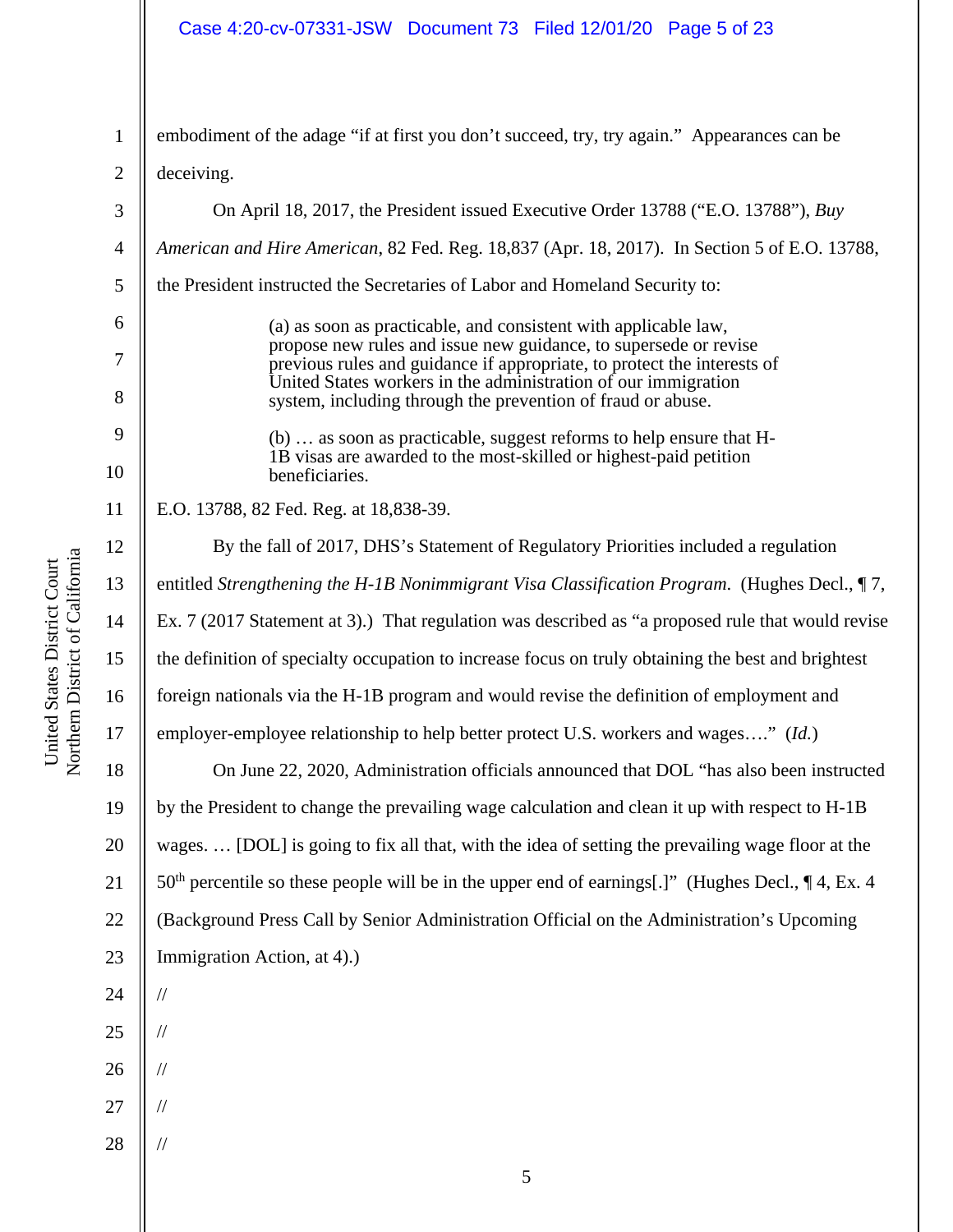1

2

3

4

5

6

7

8

9

10

11

12

13

14

15

16

17

18

19

### **C. Relevant Provisions of the INA and the DOL and DHS Regulations.4**

The INA governs the admission of noncitizens into the United States and provides for the issuance of nonimmigrant visas, such as the H-1B visa. *See* 8 U.S.C. §§ 1101(a)(15)(H)(i)(b), 1184. The H-1B visa category enables employers in the United States to hire qualified foreign professionals in "specialty occupation[s]." *Id.* §§ 1184(i)(1), 1101(a)(15)(H)(i)(b); *see also* 8 C.F.R. 214.2(h)(4)(ii). Prior to hiring a H-1B nonimmigrant, an employer must first file a labor condition application ("LCA") with DOL and must, among other requirements: identify the specialty occupation position; identify the specific location of employment; state the position will not adversely affect other workers; and state the company has provided certain forms of notice regarding the position. *See* 8 U.S.C. § 1182(n)(1).

The INA defines the term "specialty occupation", which applies to each of the three visa categories at issue, as "an occupation that requires … theoretical and practical application of a body of specialized knowledge, and … attainment of a bachelor's or higher degree in the specific specialty (or its equivalent) as a minimum for entry into the occupation in the United States." 8 U.S.C. § 1184(i)(1). Under the current regulations, the term "specialty occupation" is defined as "an occupation which requires theoretical and practical application of a body of highly specialized knowledge in fields of human endeavor …, and which requires the attainment of a bachelor's degree or higher in a specific specialty, or its equivalent, as a minimum for entry into the occupation in the United States."  $8$  C.F.R.  $\S 214.2(h)(4)(ii).$ <sup>5</sup>

20 21 22 When an employer submits an LCA, it must certify that it will pay an H-1B employee at a minimum the greater of "the actual wage level paid by the employer to all other individuals with similar experience and qualifications for the specific employment in question" or "the prevailing

23

24

25

26

27 28 5 The regulatory definition of "specialty occupation" has remained largely unchanged since 1991. *See e.g. InspectionXpert Corp. v. Cuccinelli*, 19-cv-65, 2020 WL 1062821, at \*24 & n. 21 (N.D.N.C. Mar. 5, 2020).

<sup>4</sup> The Rules also affect the EB-2 and EB-3 visa categories. The parties agree that the changes to the regulations governing H-1B visas also apply to these categories. In addition, to sponsor an employee under either the EB-2 or the EB-3 category, an employer must undertake the permanent labor certification ("PERM") process. *See* 20 C.F.R. §§ 656.15, 656.40. It is undisputed that the PERM process uses the same prevailing wage system used for H-1B visas.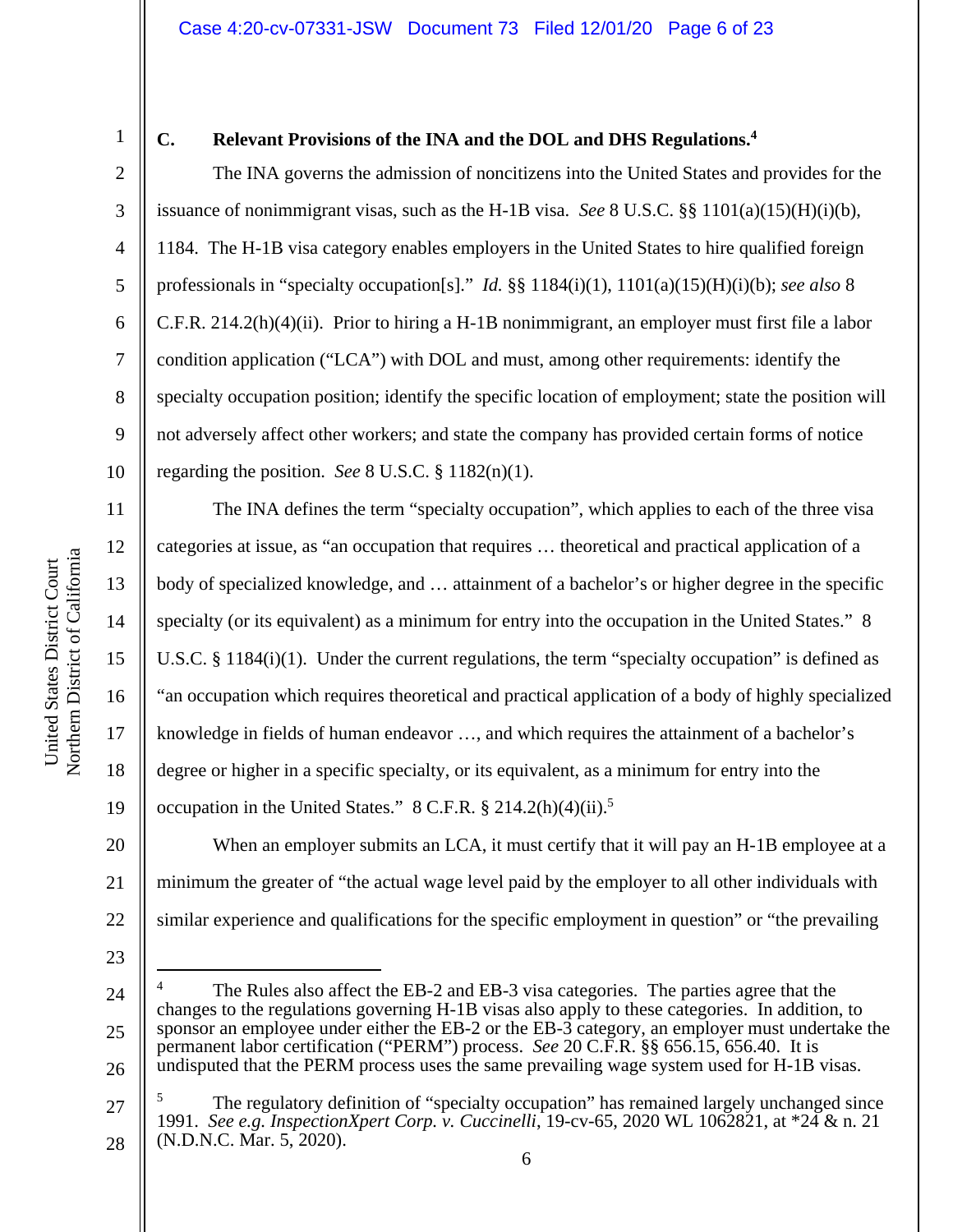#### Case 4:20-cv-07331-JSW Document 73 Filed 12/01/20 Page 7 of 23

6

7

8

1

wage level for the occupational classification in the area of employment." 8 U.S.C. § 1182(n)(1)(A)(i); *see also* 20 C.F.R. § 655.731(a). In some instances a collective bargaining agreement ("CBA") will determine the prevailing wage. If a CBA does not apply, an employer can base the prevailing wage calculation on one of several specified sources, including an "independent authoritative source" or "another legitimate source of wage data." 20 C.F.R. §  $655.731(a)(2)(ii)(B)-(C)$ . In the absence of any of those sources, DOL's National Prevailing Wage Center will derive the prevailing wage from the Bureau of Labor Statistics ("BLS") Occupational Employment Statistics Survey.

9 10 11 12 13 14 15 16 17 If an employer uses a governmental survey to determine the prevailing wage, the "survey shall provide at least 4 levels of wages commensurate with experience, education, and the level of supervision." 8 U.S.C. § 1182(p)(4). Since 2004, those levels have been set as follows: Level I –  $17<sup>th</sup>$  percentile; Level II – 34<sup>th</sup> percentile; Level III – 50<sup>th</sup> percentile; and Level IV – 67<sup>th</sup> percentile. DOL Rule, 85 Fed. Reg. at 63,875. Level I represents "the mean of the lowest paid one-third of workers in a given occupation," and Level IV represents "the mean wage of the highest paid upper two-thirds of workers." *Id.* Levels II and III are set "by dividing by 3, the difference between the 2 levels offered, adding the quotient thus obtained to the first level and subtracting that quotient from the second level."  $8 \text{ U.S.C.} \$  1184(p)(4).

### **D. The DHS Rule.**

19 20 21 22 23 24 The DHS Rule makes a number of changes to the H-1B visa program, but Plaintiffs focus on revisions to the regulatory definitions of "specialty occupation" and the employer-employee relationship and on the decision to reduce the validity period for H-1B workers employed at thirdparty job sites from three years to one year. (*See* Compl. ¶¶ 91-93, 95, 97-98.) Because the current motions do not address Plaintiffs' substantive challenges to the Rule, the Court does not address those changes in detail.

25 26 27 28 "The primary purpose of each of [the] changes is to better insure that each H-1B nonimmigrant worker (H-1B worker) will be working for a qualified employer in a job that meets the statutory definition of 'specialty occupation.'" DHS Rule, 85 Fed. Reg. at 63,918. DHS asserted the changes are "urgently necessary to strengthen the integrity of the H-1B program

18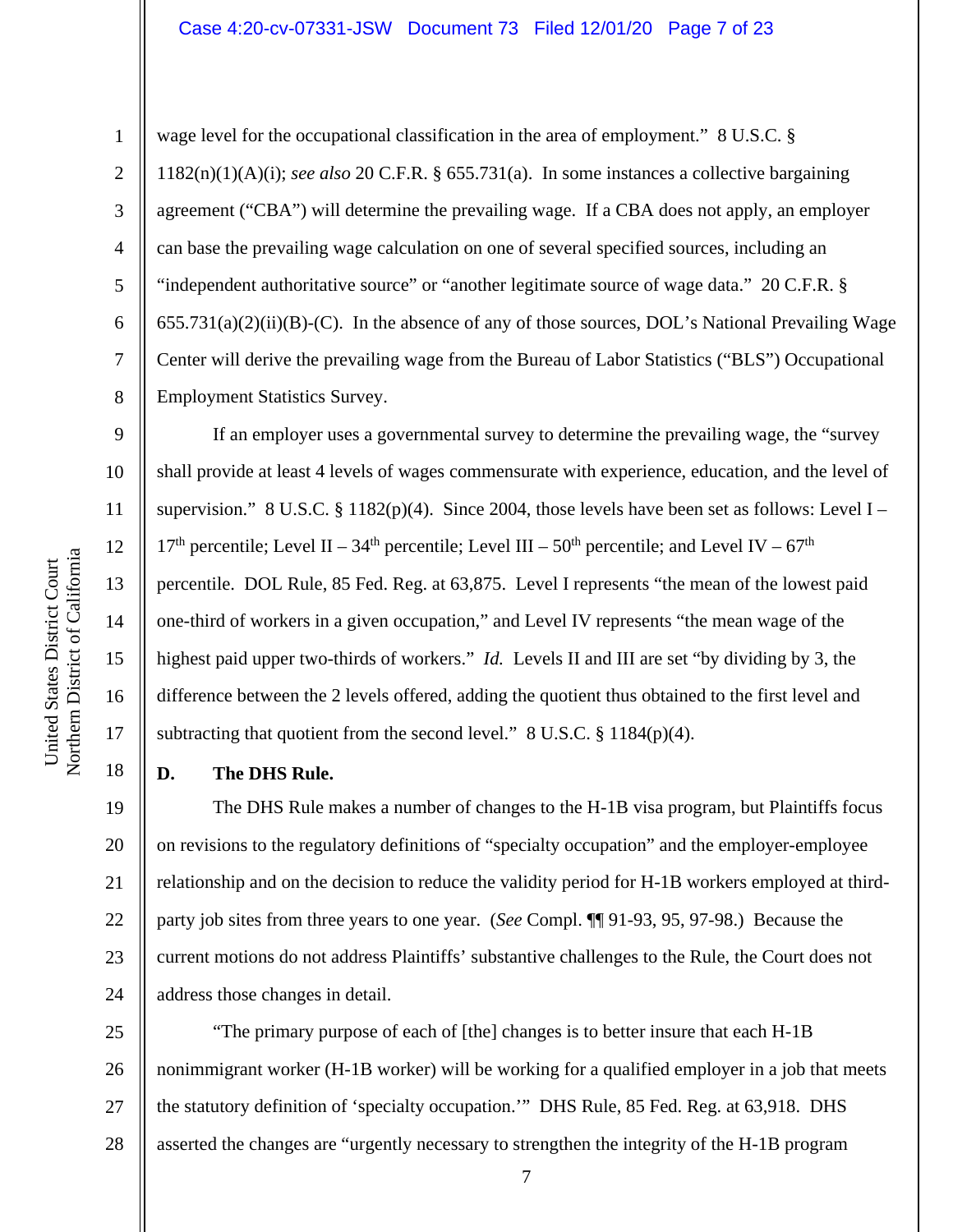during the economic crisis caused by the COVID-19 public health emergency to more effectively ensure that the employment of H-1B workers will not have an adverse effect on the wages and working conditions of similarly employed U.S. workers[.]" *Id.* According to DHS, the changes will make the program function "more effectively and efficiently." *Id.*

DHS also asserted compliance with the APA's notice and comment procedures would be impracticable. It stated the COVID-19 "pandemic emergency's economic impact" was the type of "obvious and compelling fact[] that can be judicially noticed" and required it to "respond to this emergency immediately." *Id.* at 63,938 (quoting *Mobil Oil Corp. v. Dep't of Energy*, 728 F.2d 1477, 1490 (Temp. Emer. Ct. App. 1983)). Citing the *New York Times* from March 27, 2020, DHS noted that unemployment rates had "skyrocketed" from a historical low to "the most extreme unemployment ever recorded[.]" *Id.* at 63,938 nn.138, 139. DHS also cited to the general unemployment rate of 10.2%, as of August 7, 2020, as well as "a significant jump in unemployment due to COVID-19 between August 2019 and August 2020" in the Professional (4.7% to 8.6%) and Business Services (3.2% to 7.2%) sectors. *Id.* at 63,939-40. In DHS's view, "delay in responding to this COVID-19 economic emergency and its cataclysmic unemployment crisis threatens a 'weighty, systemic interest' that this rule protects: Ensuring the employment of H-1B workers is consistent with the statutory requirements for the program and thus is not disadvantaging U.S. workers." *Id.* at 63,940; *see also id.* at 63,938-40.

**E. The DOL Rule.** 

20 21 22 23 24 25 26 27 28 The DOL Rule changes the manner in which the DOL will calculate the prevailing wage rates. DOL asserted the current levels were "not advancing the purposes of the INA's wage provisions" because the existing wage levels were "artificially low" and create an opportunity for employers to hire and train foreign workers at wages well below what their U.S. counterparts … make, creating an incentive – entirely at odds with the statutory scheme – to prefer foreign workers to U.S. workers, and causing downward pressure on the wages of the domestic workforce." DOL Rule, 85 Fed. Reg. at 63,877. To remedy this perceived problem, DOL has adjusted the prevailing wage percentiles for Levels I and IV upward. Because of the formula set by statute, this also increased the percentiles for Levels II and III. *See id.* at 63,888-94. Those

1

2

3

4

5

6

7

8

9

10

11

12

13

14

15

16

17

18

19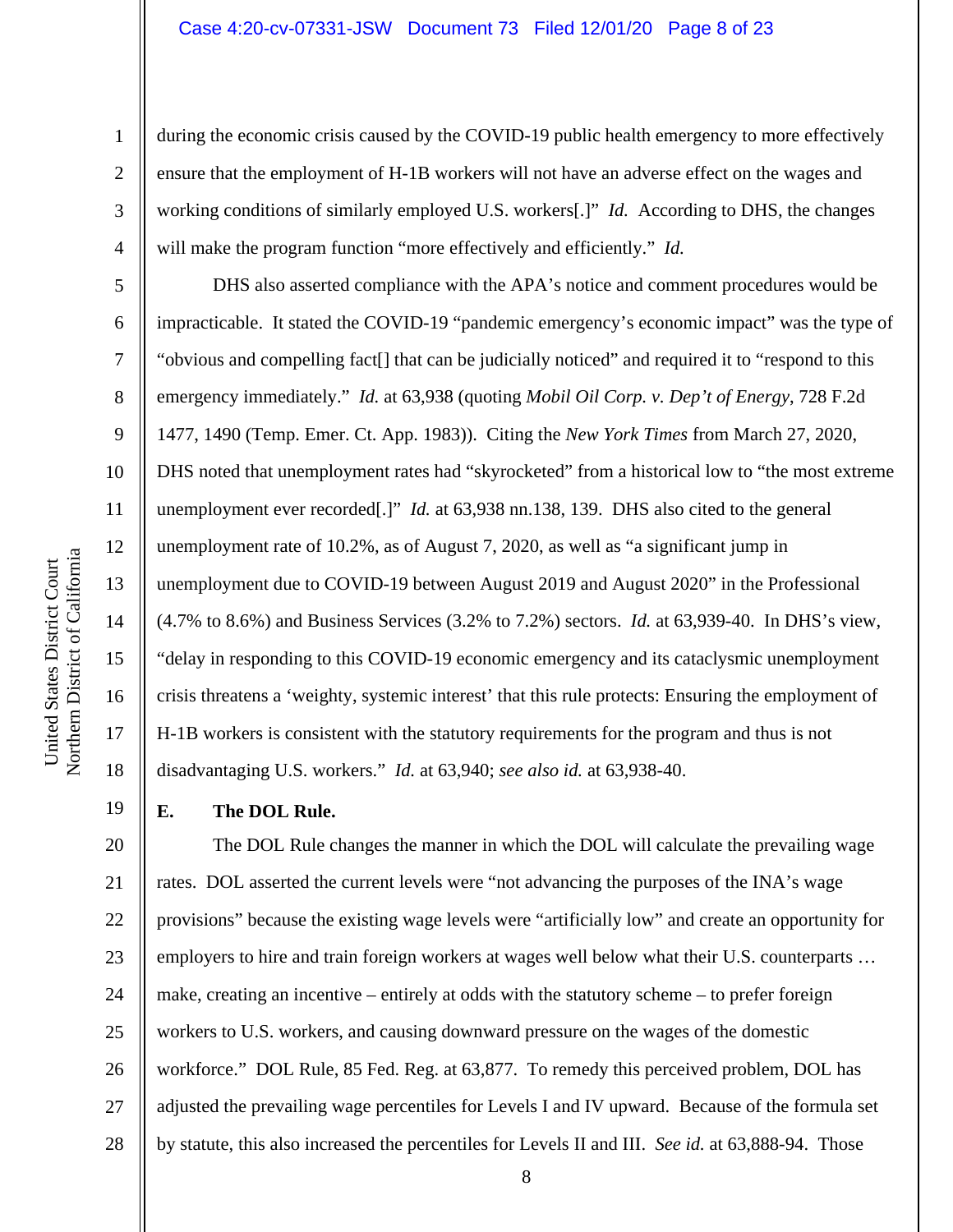### Case 4:20-cv-07331-JSW Document 73 Filed 12/01/20 Page 9 of 23

changes are summarized as follows:

| <b>Level</b> | <b>Current Percentile</b> | <b>Amended Percentile</b> |
|--------------|---------------------------|---------------------------|
|              | 17 <sup>th</sup>          | 45 <sup>th</sup>          |
|              | 34 <sup>th</sup>          | 62 <sup>nd</sup>          |
| Ш            | 50 <sup>th</sup>          | 78 <sup>th</sup>          |
|              | 67 <sup>th</sup>          | 95 <sup>th</sup>          |

DOL also invoked the good cause exception to the APA's notice and comment requirement. It asserted the "shock to the labor market caused by the widespread unemployment resulting from the coronavirus public health emergency has created exigent circumstances that threaten immediate harm to the wages and job prospects of U.S. workers." DOL Rule, 85 Fed. Reg. at 63,898. DOL also asserted that, even if those circumstances were not present, "providing the public with an opportunity to comment before the adjustments to the wage levels take effect is contrary to the public interest as it would impede [DOL's] ability to solve the problems" the DOL Rule was intended to address. *Id.* "Advance notice of the intended changes would create an opportunity, and the incentives to use it, for employers to attempt to evade the adjusted wage requirements." *Id.*; *see generally id.* at 63,898-902. DHS cited those same reasons as good cause to make the rule effective immediately. *Id.* at 63,902.

### **ANALYSIS**

### **A. Standard of Review.**

In the context of the APA, the Court does not follow the traditional summary judgment analysis set forth in Federal Rule of Civil Procedure 56. That is because "there are no disputed facts that the district court must resolve." *Occidental Eng'g Co. v. INS*, 753 F.2d 766, 769 (9th Cir. 1985). Instead, the Court "determines whether or not as a matter of law the evidence in the administrative record permitted the agency to make the decision it did." *Id.*

27 The APA provides that a court "shall … hold unlawful and set aside agency action, findings and conclusions found to be … without observance of procedure required by law[.]" 5 U.S.C. § 706(2)(D). Prior to promulgating a rule, an agency must publish notice of proposed

1

2

3

4

5

6

7

8

9

10

11

12

13

14

15

16

17

18

19

20

21

22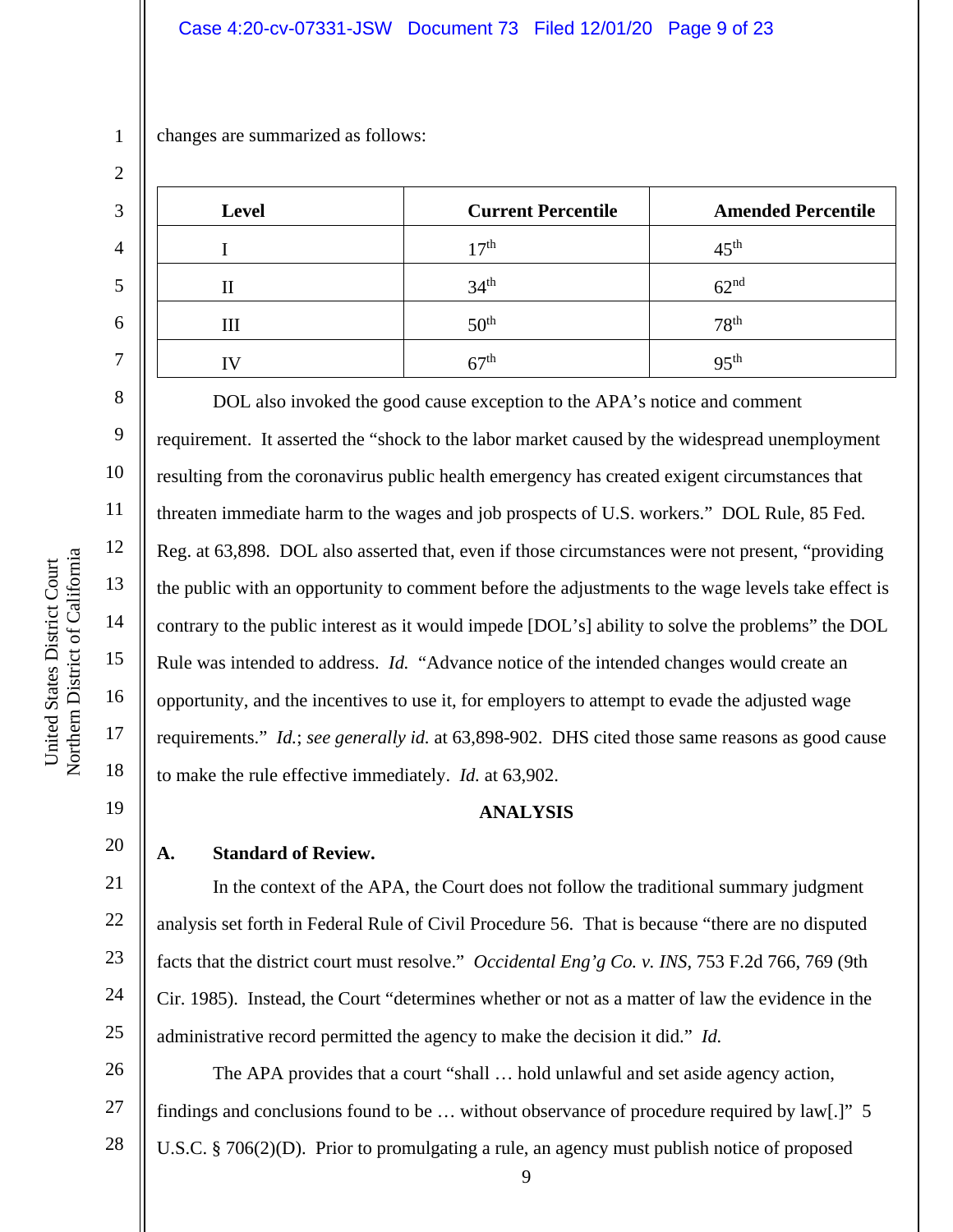#### Case 4:20-cv-07331-JSW Document 73 Filed 12/01/20 Page 10 of 23

1

2

3

4

5

6

7

8

9

10

11

12

13

14

15

16

17

18

19

20

21

22

23

24

25

rulemaking in the federal register and allow "interested persons an opportunity to participate in the rule making through submission of written data, views, or arguments[.]" 5 U.S.C. § 553(b)-(c). Those requirements can be excused "when the agency for good cause finds (and incorporates the finding and a brief statement of reasons therefor in the rules issued) that notice and public procedure thereon are impracticable, unnecessary, or contrary to the public interest." 5 U.S.C. §  $553(b)(B)$ .<sup>6</sup> An agency also may invoke good cause to "forego the 30-day waiting period between publication of [a] final rule and its effective date." *Riverbend Farms, Inc. v. Madigan,* 958 F.2d 1479, 1485 (9th Cir. 1992) (citing 5 U.S.C. § 553(d)(3)).

"[D]ifferent policies underlie the[se] exceptions, and … they can be invoked for different reasons." *Id.* The APA's "[n]otice and comment procedures afford interested parties a meaningful opportunity to participate in the rulemaking process and assure that an agency's decisions will be informed and responsive." *Mobil Oil Corp.*, 728 F.2d at 1490. The APA's thirty-day waiting period is designed "to give affected parties time to adjust their behavior before [a] final rule takes effect." *Riverbend Farms,* 958 F.2d at 1485.

Although Defendants argue that the Ninth Circuit has not decided the applicable standard of review, both parties agree the Court should review the legal determination of good cause *de novo.* Defendants argue the Court should give any factual findings or agency judgments deference, unless they are arbitrary and capricious. In *Valverde,* the Ninth Circuit reviewed an order dismissing an indictment, in which the government charged the defendant with violating the Sex Offender Registration and Notification Act ("SORNA"). The defendant argued "no valid statute or properly promulgated rule made SORNA's registration requirements applicable to him as of the time" he was charged. 628 F.3d at 1160. The issue before the court was when SORNA's retroactivity provision became effective. The court conducted a thorough review of the reasons the Attorney General invoked the good cause exception and determined the Attorney General "committed a clear error of judgment in failing to consider the factors relevant for seeking to

26

27

<sup>6</sup> Plaintiffs do not dispute that Defendants included the requisite findings and reasons for invoking the good cause exception in the Rules.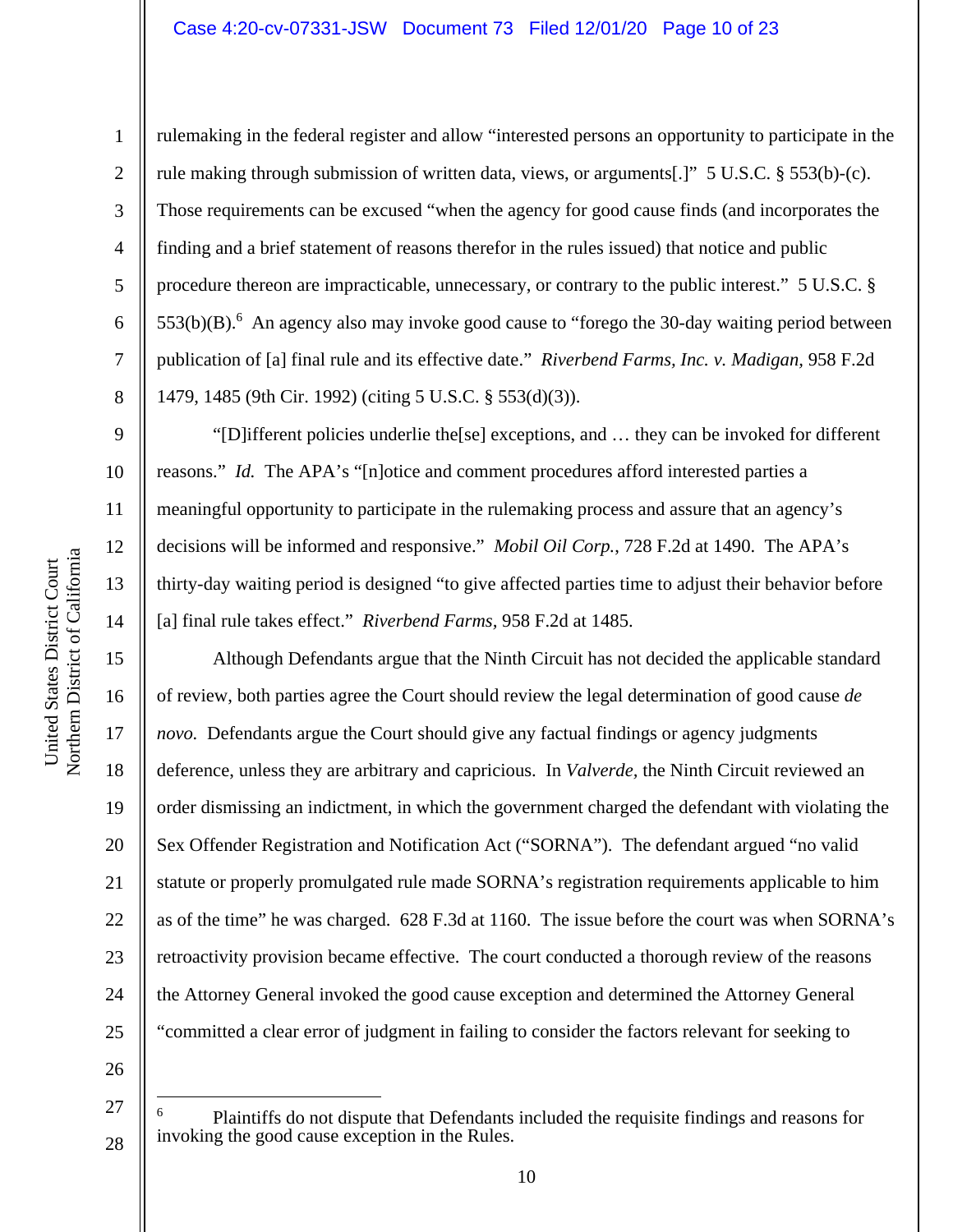bypass the APA's notice and comment requirement." *Id.* at 1168. The court also stated it need not decide the standard of review because under either a *de novo* standard or an abuse of discretion standard, it could find "no validly promulgated regulation had applied SORNA retroactively" at the time the defendant failed to register. *Id.* at 1164.

The Ninth Circuit has applied a *de novo* standard of review to the evaluation of an agency's determination of good cause. *Id.* at 1162 (citing *Reno-Sparks Indian Colony v. E.P.A.*, 336 F.3d 899, 909 n.11 (9th Cir. 2003)). In *Reno-Sparks,* the court reasoned that "[a]n agency is not entitled to deference because complying with the notice and comment provisions when required by the APA 'is not a matter of agency choice.'" *Id.* (quoting *Sequoia Orange Co. v. Yeutter*, 973 F.2d 752, 757 n.4 (9th Cir. 1992)); *cf. Nat'l Educ. Ass'n v. DeVos*, 379 F. Supp. 3d 1001, 1021 (N.D. Cal. 2019) ("An agency's determination that it has satisfied the good-cause exception is not entitled to deference from a court.").

The D.C. Circuit also has applied a *de novo* standard of review, reasoning that to accord an agency "deference would be to run afoul of congressional intent[.]" *Sorenson Commc'ns, Inc. v. FCC*, 755 F.3d 702, 706 (D.C. Cir. 2014); *see id.* ("an "agency has no interpretative authority over the APA"). That court noted that to adopt a less exacting standard of review would conflict with the principle that the exception is to be "narrowly construed" and "reluctantly countenanced." *Id.* However, the court also determined it would defer "to an agency's factual findings and expert judgments therefrom, unless such findings and judgments are arbitrary and capricious." *Id.* at 706 n.3.

21 22 23 24 The Court will apply a *de novo* standard of review to Defendants' determination of good cause, mindful that its analysis "proceeds case-by-case, sensitive to the totality of the factors at play." *Valverde*, 628 F.3d at 1165 (internal quotations and citations omitted); *see also Azar,* 911 F.3d at 575.

25 26

## **B. The Court Concludes Defendants Have Not Shown Good Cause to Excuse Notice and Comment.**

27 28 The good cause exception to notice and comment is "narrowly construed" and "reluctantly countenanced." *Azar*, 911 F.3d at 575 (quoting *Alcaraz*, 746 F.2d at 612). Defendants must

1

2

3

4

5

6

7

8

9

10

11

12

13

14

15

16

17

18

19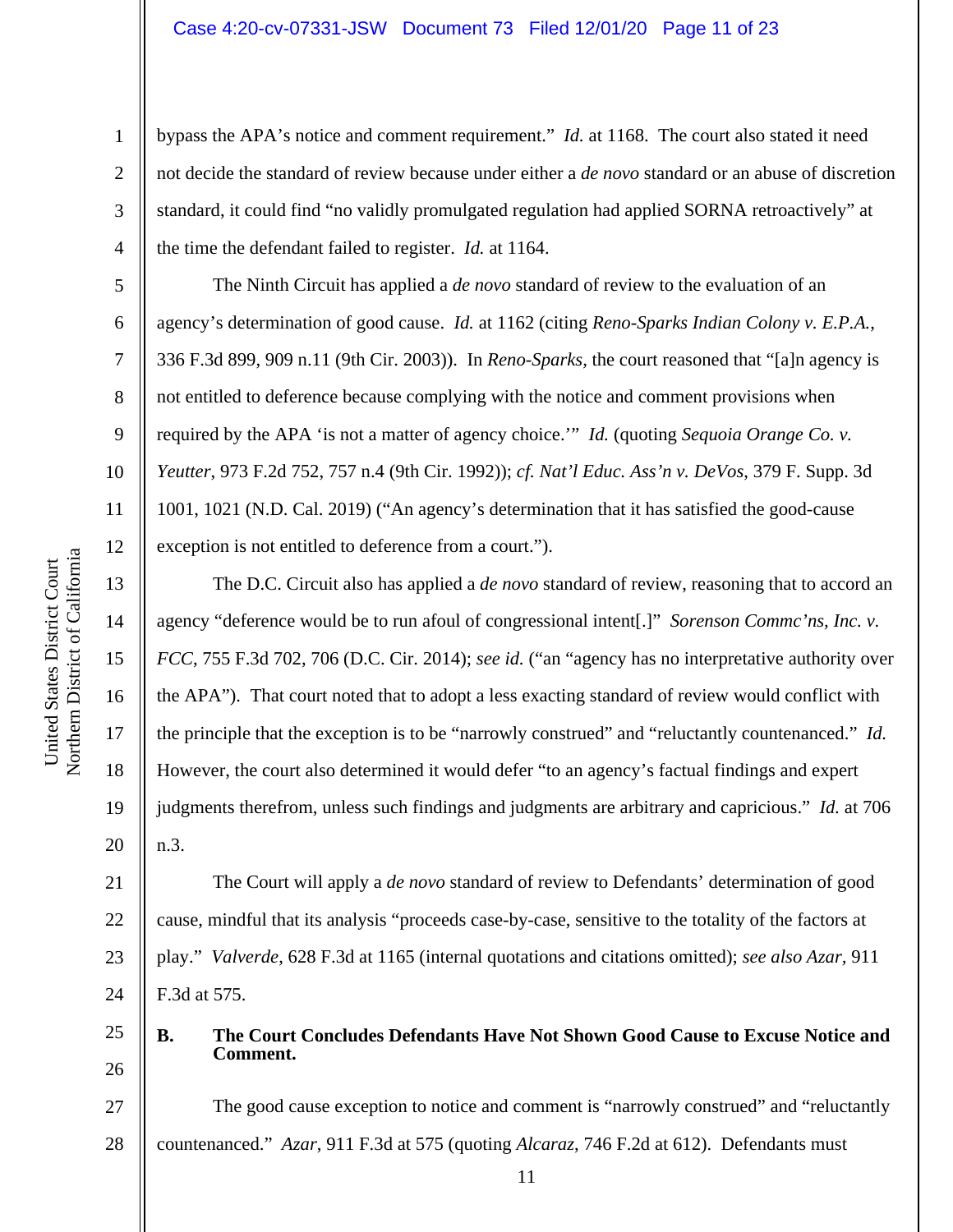### Case 4:20-cv-07331-JSW Document 73 Filed 12/01/20 Page 12 of 23

"overcome a high bar" to show good cause exists for dispensing with notice and comment.

citations and quotations omitted); *see also Azar,* 911 F.3d at 575.<sup>7</sup>

*Valverde*, 628 F.3d at 1164; *accord E. Bay Sanctuary Covenant v. Trump,* 950 F.3d 1259, 1278

(9th Cir. 2020) ("*EBSC II*"). "Good cause" usually is invoked in the event of emergencies, where

"delay would do real harm to life, property, or public safety." *EBSC II*, 950 F.3d at 1278 (internal

1

2

3

4

5

6

7

8

9

10

11

12

13

14

15

16

17

#### **1. Delay.**

Plaintiffs argue that Defendants unduly delayed in taking action and forfeited the ability to rely on the good cause exception. "Good cause cannot arise as a result of the agency's own delay[.]" *Nat'l Educ. Ass'n*, 379 F. Supp. 3d at 1020-21 (internal bracket omitted, quoting *Nat'l Res. Def. Council v. Nat'l Highway Traffic Safety Adm'n*, 894 F.3d 95, 114 (2d Cir. 2018)); *see also Nat'l Venture Ass'n v. Duke*, 291 F. Supp. 3d 5, 16 (D.D.C. 2017) (quoting *Wash. All. of Tech. Workers v. U.S. Dep't of Homeland Sec.*, 202 F. Supp. 3d 20, 26 (D.D.C. 2016), *aff'd*, 857 F.3d 907 (D.C. Cir. 2017)). "Otherwise, an agency unwilling to provide notice or an opportunity to comment could simply wait until the eve of a statutory, judicial, or administrative deadline, then raise up the 'good cause' banner and promulgate rules without following APA procedures." *Nat'l Res. Def. Council*, 894 F.3d at 114-15 (quoting *Council of S. Mtns. v. Donovan*, 653 F.2d 573, 581 (D.C. Cir. 1981)).

18 19 20 21 22 23 24 Although both agencies cited to "skyrocketing" and "widespread" unemployment rates as a basis to find "immediate" action was necessary, they did not do so for over six months. *See* DHS Rule, 85 Fed. Reg. at 63,898 & nn.138, 139; DOL Rule, 85 Fed. Reg. at 63,898. Similar delays have precluded reliance on the good cause exception. *See, e.g., Envtl. Def. Fund, Inc. v. EPA,* 716 F.2d 915, 920-21 (D.C. Cir. 1983) (finding eight-month delay between announcement of intention to eliminate a reporting requirement and issuance of rule doing same precluded reliance on good cause exception); *cf. Valverde,* 628 F.3d at 1166 (noting Attorney General "let seven months go

<sup>27</sup>  28 7 In *Riverbend Farms*, the Ninth Circuit suggested the standard to avoid the thirty-day waiting period may be slightly easier to satisfy.  $958$  F.2d at 1485 (citing *U.S. Steel Corp. v. EPA*, 605 F.2d 283, 289-90 (7th Cir. 1979)). The Court need not reach that question because it concludes that neither rationale offered by DOL provides good cause to excuse notice and comment, which renders the DOL Rule invalid regardless of when it became effective.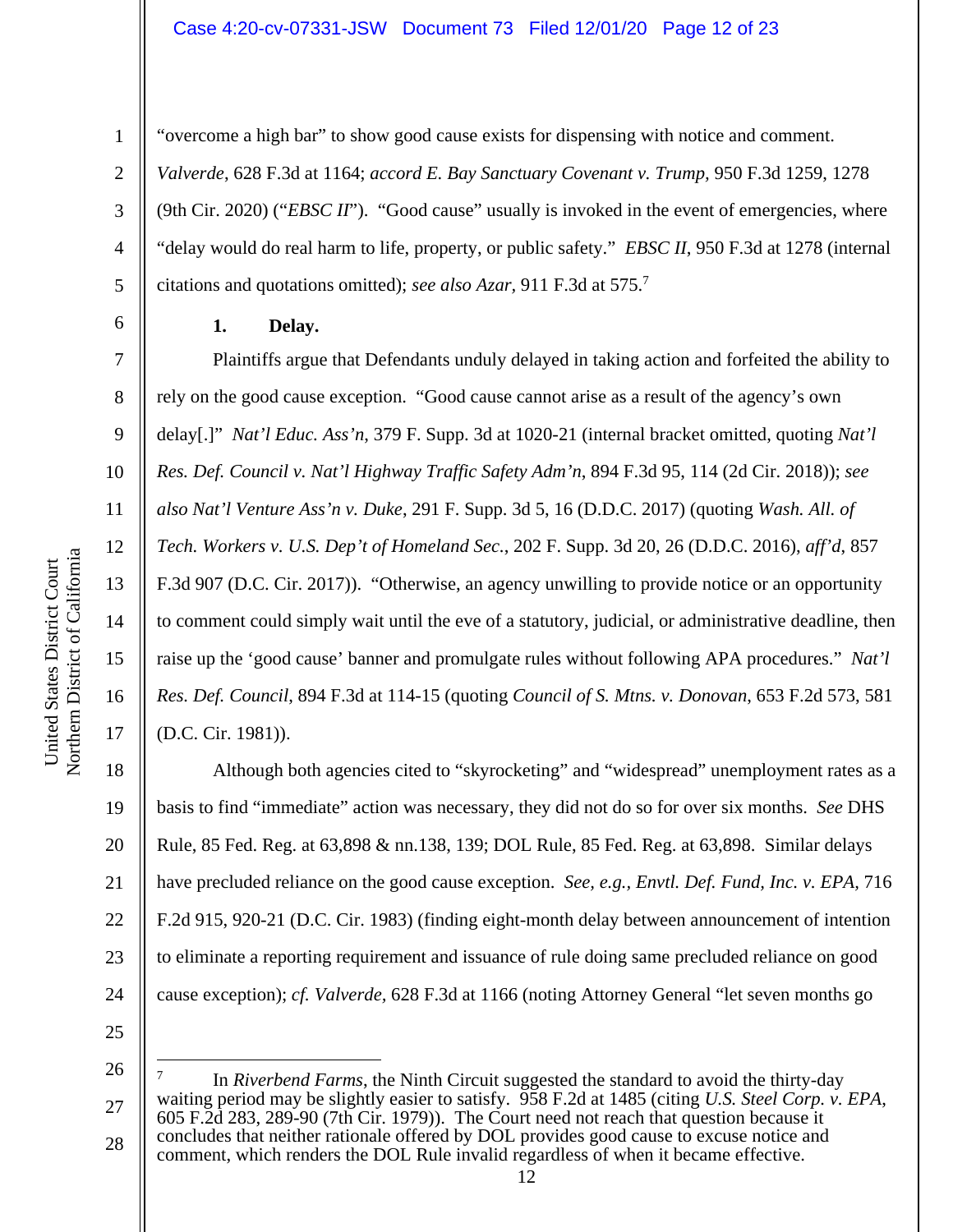by after SORNA's enactment before" issuing interim rule); *Nat'l Venture*, 291 F. Supp. 3d at 16- 17 (finding plaintiffs' argument that agency delay of six months should preclude a finding of good cause to have "significant traction," but determining "reasons for bypassing notice and comment easily [fell] short of good cause").

In *National Federation of Federal Employees v. Devine ("Devine")*, the court found the defendant's action in postponing the federal employees health benefits open season without notice and comment was "required by events and circumstances beyond its control, which were not foreseen in time to comply with the notice and comment procedures." 671 F.2d 607, 611 (D.C. Cir. 1982). There, court rulings, which issued shortly before the open season was scheduled to begin, impacted the defendant's ability to provide employees with accurate information about benefits. The court also noted that the defendant "intended its action to be temporary" and had instituted notice and comment procedures for final rulemaking. *Id.* at 612; *see also Am. Fed'n of Gov't Emp., AFL-CIO v. Block*, 655 F.2d 1153, 1157-58 (D.C. Cir. 1981) ("*Block*") (where defendant found itself under a "judicial directive to take immediate action," good cause existed to issue temporary regulations without notice and comment but holding "that detailed regulations which respond  $\dots$  to much more than the exigencies of the moment must be promulgated through public procedures before they are chiseled into bureaucratic stone").

18 19 20 21 22 23 24 25 26 27 28 Here, Defendants argue that only as months passed did it become "clear" that continued unemployment posed a significant risk to U.S. workers and that urgent action was necessary to aid in recovery. But even if the problems Defendants purport to solve with the Rules may have been exacerbated by the COVID-19 pandemic, Defendants do not suggest they are new problems. For example, some semblance of the DHS Rule has been on DHS's regulatory agenda since 2017. (Hughes Decl., Ex. 7.) Similarly, in April 2017, the Administration held a briefing regarding E.O. 13788. (Hughes Decl., ¶ 3, Ex. 3 (Background Briefing on Buy American, Hire American Executive Order).) During that briefing, Administration officials noted that "we have large numbers of unemployed American workers" and announced that, "on the administrative side," the Administration would look to "adjust[ing] the wage scale [to be] a more honest reflection of what the prevailing wages are in these fields." (*Id.* at 5, 17; *see also id.* at 18 ("[W]e do think we can

1

2

3

4

5

6

7

8

9

10

11

12

13

14

15

16

17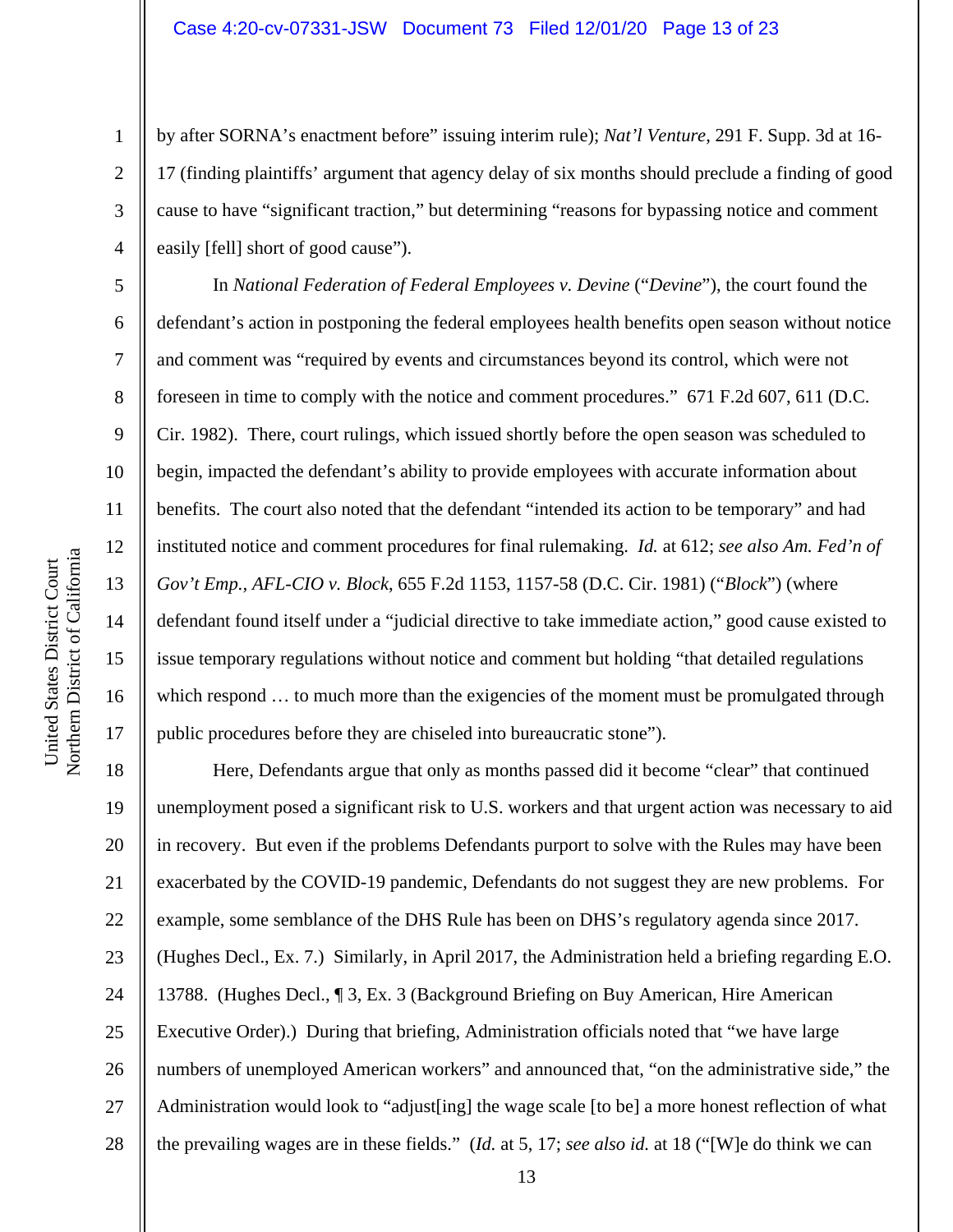make improvements to wages for H1B [*sic*] workers administratively.").) Administration officials also suggested the "agencies are ready to get going on this right away," but did acknowledge that some changes could take more time. (*Id.* at 12, 20.)

There also are statements in the Rules that corrective measures should have been taken long ago. *See, e.g.,* DHS Rule, 85 Fed. Reg. at 63,921 (noting the program "has been subject to abuse or otherwise adversely affected U.S. workers from its inception"); DOL Rule, 85 Fed. Reg. at 63,900 (acknowledging reforms "should have been undertaken years ago"). Those statements are supported by at least some of the studies cited in the Rules. *See, e.g.,* Ron Hira & Bharath Gopalaswamy, *Reforming US's High-Skilled Guestworker Program*, Atlantic Council, at 9-11 (2019); John Miano, *Wages and Skill Levels for H-1B Computer Workers, 2005 Low Salaries for Low Skills*, Center for Immigration Studies (2007).

12 13 14 15 16 17 18 19 20 21 22 23 24 25 26 27 The Court also finds DOL's argument that it could not foresee the potential consequences of the pandemic's impact on domestic unemployment particularly implausible. As Plaintiffs point out, DOL is the agency tasked with tracking unemployment rates. (*See, e.g.,* Hughes Decl., ¶¶ 9- 10, Exs. 9-10.) DOL noted that although there had been some gains since March, unemployment rates still were high, and it needed to take action to prevent wage scarring and other adverse effects from long-term unemployment. DOL Rule, 85 Fed. Reg. at 63,899-900. The definition of long-term unemployment is unemployment that has lasted 27 weeks or more. Even taking into account uncertainty associated with the pandemic, it is not unreasonable to infer that DOL could have extrapolated from that definition that action would be required before October, if unemployment continued to rise. Finally, it is a matter of public record that between March and October, Defendants issued a number proposed rules unrelated to the COVID-19 pandemic, at least one of which expressly requested input on the impact of the COVID-19 pandemic on the proposed rules. *See Independent Contractor Status Under the Fair Labor Standards Act,* 85 Fed. Reg. 60,600, 60,023 (Sept. 25, 2020); *see also Affidavit of Support on Behalf of Immigrants*, 85 Fed. Reg. 62,432 (Oct. 2, 2020). From that, it is reasonable to conclude Defendants are not entitled to a presumption of urgency.

28

a United States District Court United States District Court Northern District of Californi

1

2

3

4

5

6

7

8

9

10

11

The COVID-19 pandemic is an event beyond Defendants' control, yet it was within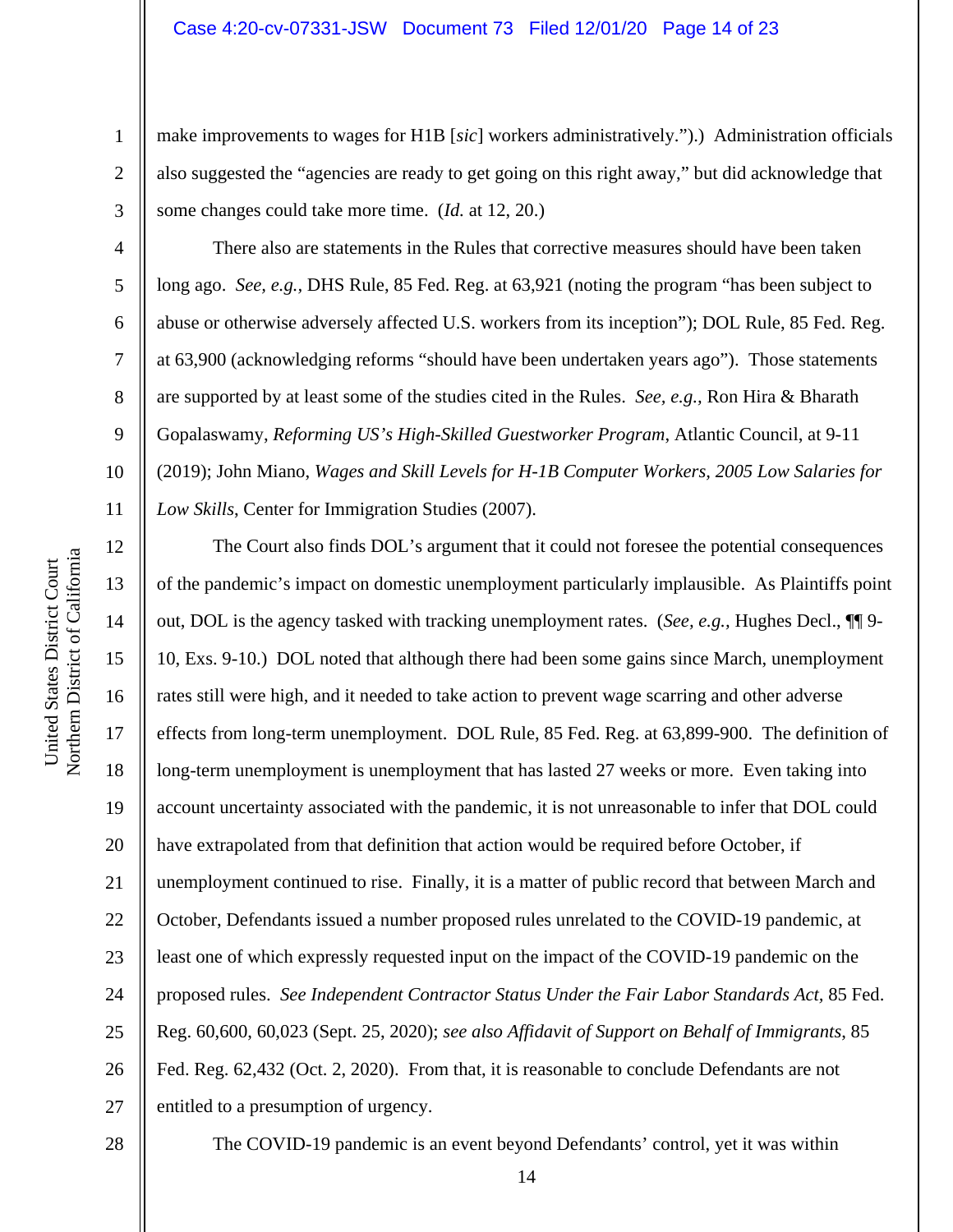Defendants' control to take action earlier than they did. Ultimately, the Court need not resolve whether, by failing to act earlier, Defendants may have forfeited the right to rely on the good cause exception. First, the Court must consider the "totality of the factors at play," and the Court concludes it is appropriate to consider delay as part of that calculus. *Valverde*, 628 F.3d at 1165. Second, for the reasons that follow, the Court finds Defendants' justifications for dispensing with notice and comment fail to pass muster. *Cf. Nat'l Venture*, 291 F. Supp. 3d at 17.

1

2

3

4

5

6

7

8

9

10

11

12

13

14

15

16

17

18

19

20

21

22

### **2. DHS and DOL Rules: COVID-19 and Domestic Unemployment.**

The Court now turns to the substance of Defendants' assertion that the ongoing impact of the pandemic on the domestic labor market made it "impracticable" to allow for notice and comment before they issued the Rules.<sup>8</sup> "Notice and comment is 'impracticable' when the agency cannot 'both follow section 553 and execute its statutory duties.'" *Riverbend Farms*, 958 F.2d at 1484 (quoting *Levesque v. Block*, 723 F.2d 175, 184 (1st Cir. 1983)); *see also Util. Solid Waste Activities Grp. v. EPA*, 236 F.3d 749, 754-55 (D.C. Cir. 2001) ("a situation is 'impracticable' when an agency finds that due and timely execution of its functions would be impeded by the notice otherwise required") (quoting *United States Department of Justice Attorney General's Manual on the Administrative Procedure Act*, at 30-31 (1947)). For example, courts have found notice and comment to be "impracticable" in connection with rules and regulations designed to address air travel safety measures<sup>9</sup> and rules that would have "life saving importance" for mineworkers if an explosion occurred.<sup>10</sup> The D.C. Circuit has hypothesized that "a fiscal calamity [to third parties] could *conceivably* justify bypassing the notice-and-comment requirement." *Sorenson Commc'ns*, 755 F.3d at 707 (emphasis added).

During oral argument, Defendants argued they were evaluating the overall economic

- 23
- 24

<sup>8</sup> DHS did assert that good cause exists based on its view that the rule is limited in scope. 85 Fed. Reg. at 63,940. However, Defendants no longer rely on that theory. (Defs. Cross-MSJ at 5 n.3.)

<sup>26</sup>  27 9 *Jifry v. FAA*, 370 F.3d 1174, 1179 (D.C. Cir. 2004) (addressing regulations designed to improve safety following attacks on September 11, 2001); *Haw. Helicopter Operators Ass'n v. FAA*, 51 F.3d 212, 214 (9th Cir. 1995) (regulations promulgated in response to "recent escalation of fatal air tour accidents").

<sup>28</sup>  10 10 *Council of S. Mtns.*, 653 F.2d at 581.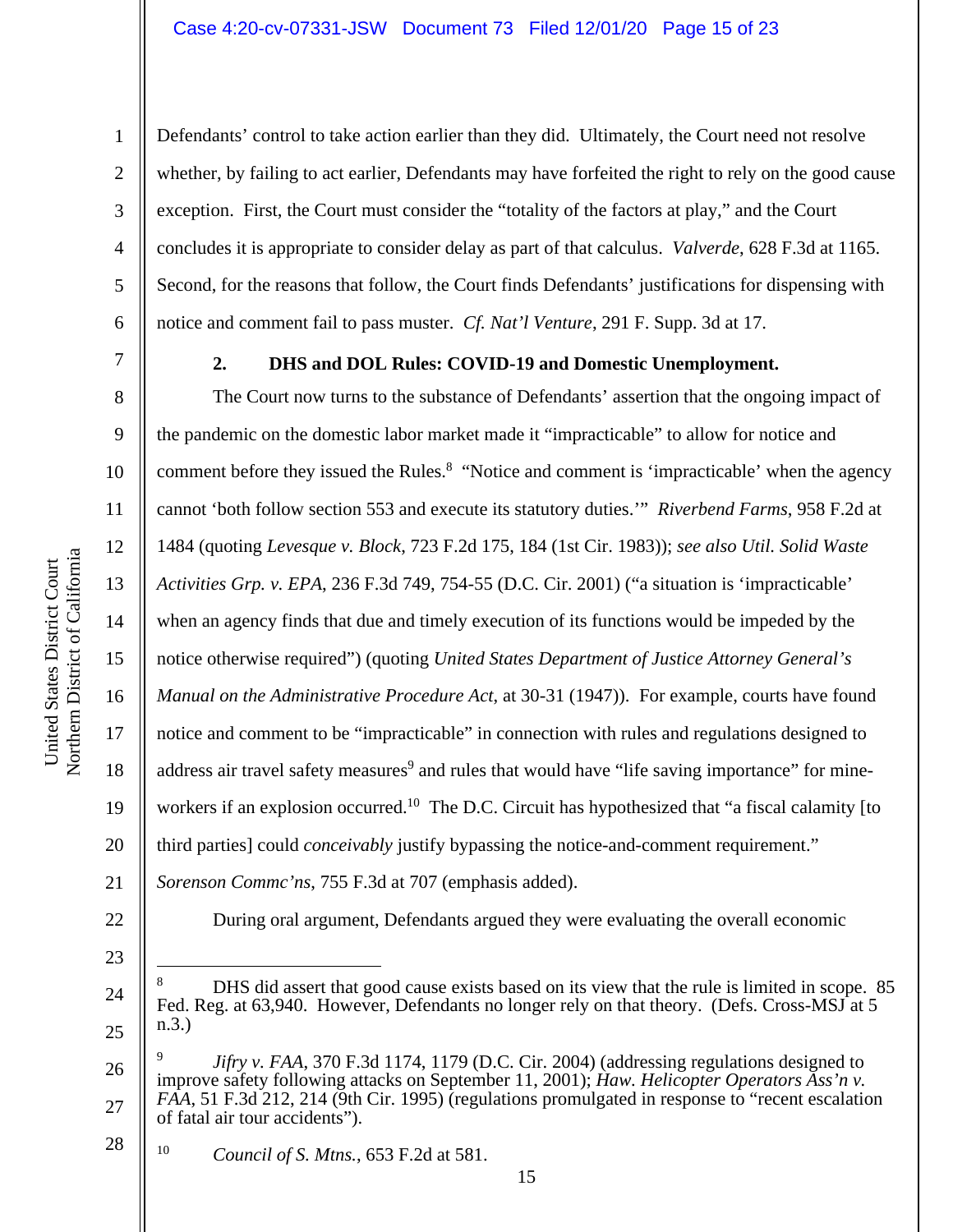### Case 4:20-cv-07331-JSW Document 73 Filed 12/01/20 Page 16 of 23

impact of the pandemic and argued that the Court should look at the overall picture. As DHS stated, "[e]ach effort to strengthen the United States labor market for U.S. workers during the emergency, however marginal in isolation, is necessary to accomplish the goal of facilitating an economic recovery in the aggregate." DHS Rule, 85 Fed. Reg. at 63,940. Plaintiffs, however, argue the Court must consider how the COVID-19 pandemic is affecting unemployment in the type of jobs held by H-1B workers and contend Defendants' analysis is too broad. The Court finds Plaintiffs have the better argument. The good cause exception is to be narrowly construed, and, in light of that standard, the Court concludes it is appropriate to focus on how the pandemic is impacting domestic unemployment for the types of positions held by H-1B workers. *Cf. Valverde*, 628 F.3d at 1168 (finding defendants failed to "identify any rational connection between the facts found and the choice made to promulgate the interim rule on an emergency basis") (internal quotations and citations omitted). Viewing the situation within that framework, Defendants' assertion of a dire fiscal emergency falters.

14 15 16 17 18 19 20 21 22 23 24 25 26 27 Both DHS and DOL cite to the statement in Proclamation 10052 that "between February and April of 2020 … more than 20 million United States workers lost their jobs in key industries where employers are currently requesting H-1B and L workers to fill positions." *See* DHS Rule, 85 Fed. Reg. at 63,939; DOL Rule, 85 Fed. Reg. at 63,899 (each quoting Proclamation 10052, 85 Fed. Reg. at 38,624). DHS also stated that in August, unemployment in general was exceptionally high (10.2%), and that there had been an increase in unemployment rates between August 2019 and August 2020 in the Professional and Business Services sectors, "where a large number of H-1B workers are employed." DHS Rule, 85 Fed. Reg. at 63,939. DHS and DOL also referenced the adverse effects of long-term unemployment and the lag time in recovery. DHS, for example, stated that "the slower unemployment recovers in the present, the longer it will languish into the future." DHS Rule, 85 Fed. Reg. at 63,940. DOL noted research has shown that "mass lay-offs that occur during times of elevated unemployment have dramatic and persistent consequences for individuals' earnings for the years following the lay-off event." DOL Rule, 85 Fed. Reg. at 63,899; *see also id.* at 63,899-900.

28

Plaintiffs agree that the general levels of unemployment were extremely high in April 2020

1

2

3

4

5

6

7

8

9

10

11

12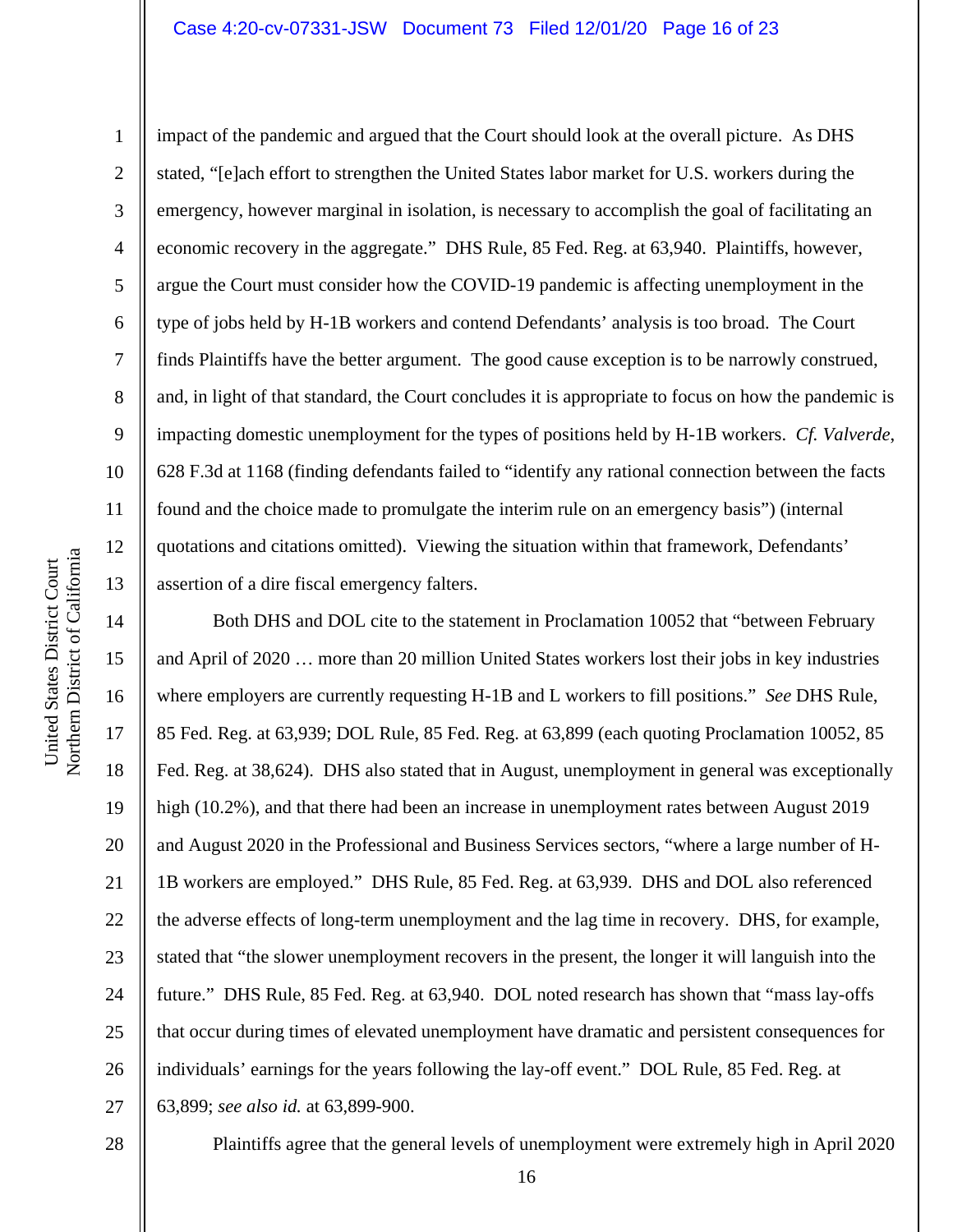### Case 4:20-cv-07331-JSW Document 73 Filed 12/01/20 Page 17 of 23

1

2

3

4

5

7

8

9

11

12

13

14

15

16

17

6 10 and do not dispute Defendants' assertions about the negative impacts of long-term unemployment on workers and on the economy. However, Plaintiffs present evidence that even at those general levels, unemployment figures have declined steadily to a level similar to the levels of unemployment from the last recession. (Hughes Decl.,  $\P$  9, Ex. 9 (BLS Chart).) Plaintiffs also proffer evidence that suggests DHS's reference to rates of unemployment within the Business Services and Professional sectors does not account for the fact that "approximately 10% of the jobs (computer occupations with a B.S. or higher) in these sectors are in occupations similar to professionals in the H-1B category[.]" (Hughes Decl., ¶ 17, Ex 17 (National Foundation for American Policy, NFAP Policy Brief October 2020, *Employment Data for Computer Occupations for January to September 2020*, at 8-9).) DHS did not counter that evidence.

The evidence regarding unemployment rates most relevant to H-1B visa applications also does not show a "dire" emergency. For example, in October, BLS reported that "notable job gains occurred in … professional and business services," the sectors DHS and DOL rely on to argue that urgent action was needed, although those figures are still lower than they were in February 2020. (*Id.*, ¶ 10, Ex. 10 (BLS News Release at 1, 4).) The H-1B visa requires a "a bachelor's or higher degree … (or its equivalent)" and, in September 2020, the unemployment rate for workers with bachelor's degrees was 4.8%. (*Id.* (BLS News Release, Summary Table A).)

18 19 20 21 22 23 24 25 26 27 28 The record in this case differs from the record before the Court in *NAM*, in that DHS's and DOL's findings are more extensive than the President's finding regarding the "threat to employment opportunities for Americans affected by the extraordinary economic disruptions caused by the COVID-19 outbreak." Proclamation 10052, 85 Fed. Reg. at 38,264. However, as in *NAM*, the Court concludes "there remains a significant mismatch of facts regarding the unemployment caused by the proliferation of the pandemic and the classes" of workers impacted by the Rules. *NAM*, 2020 WL 5847503, at \*13. The statistics presented regarding pandemicrelated unemployment still indicate that unemployment is concentrated in service occupations and that a large number of job vacancies remain in the areas most affected by Rules: computer operations which require high-skilled workers. (Hughes Decl., ¶¶ 12, 17, 19, and Exs. 12, 17, 19.) The Court also finds it significant that, although each Rule allows for post-promulgation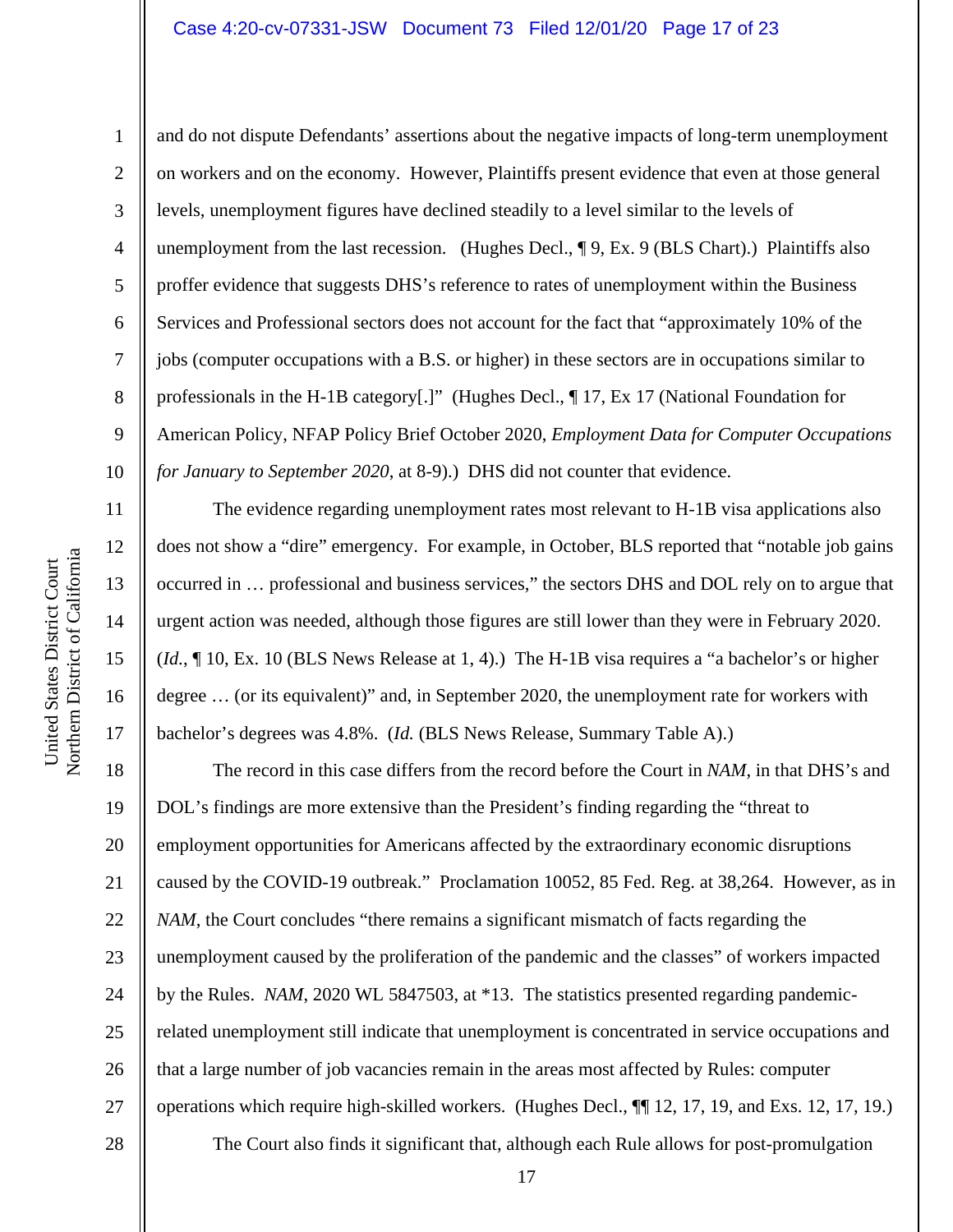#### Case 4:20-cv-07331-JSW Document 73 Filed 12/01/20 Page 18 of 23

1

2

3

4

5

6

7

8

9

comments, Defendants did not suggest in the Rules – or at oral argument – that they are intended to be a temporary solution until the "emergency situation has been eased by [their] promulgation[.]" *Block*, 655 F.3d at 1158. Without any consultation with interested parties about the impact on American employers, DHS and DOL made changes to policies on which Plaintiffs and their members have relied for years and which are creating uncertainty in their planning and budgeting. (*See* Dkt. No. 31-4, Declaration of Jack Chen, ¶¶ 7-8, 12, 19, 24, 27, 29-30); Dkt. No. 31-2, Declaration of Zane Brown, ¶ 13 (attesting "Amazon builds its business plans around shortterm and long-term goals" and the "expedited … changes do not give Amazon enough time to assess their impact and make informed business decisions about how to proceed."); Dkt. No. 31-3, Declaration of Katherine Carreau, ¶¶ 8-12 (noting expected wage increases for several employees for whom LCAs are due to be filed and why increases are untenable); Dkt. No. 31-8, Declaration of Miriam Feldblum, ¶ 10.) The Court reiterates its view that "[t]his lack of predictability necessary for basic business governance and planning also is contrary to the stated purpose of promoting American business in order to provide employment opportunities for United States citizens." *NAM*, 2020 WL 5847503, at \*13.

18 19 20 21 22 23 Accordingly, the Court cannot countenance - reluctantly or otherwise - Defendants' reliance on the COVID-19 pandemic to invoke the good cause exception. The pandemic's impact on the economy is the only reason DHS proffered as good cause, and Defendants do not dispute that the failure to provide notice and comment was prejudicial. Accordingly, the Court concludes the DHS Rule was promulgated "without observance of procedure required by law" and must be set aside. 5 U.S.C. § 706(D)(2). The Court GRANTS Plaintiffs' motion for summary judgment on their first claim for relief and DENIES Defendants' cross-motion for summary judgment on that claim.

24

### **3. DOL Rule: Preventing Evasion of New Wage Rates.**

25 26 27 28 DOL also argued that notice and comment would not serve the public interest because to do otherwise would allow employers to evade "the new wage requirements that would likely result from announcing a change to the levels in advance of the change taking effect." DOL Rule, 85 Fed. Reg. at 63,901; *see also id.* at 63,898. "[T]heoretically, an announcement of a proposed rule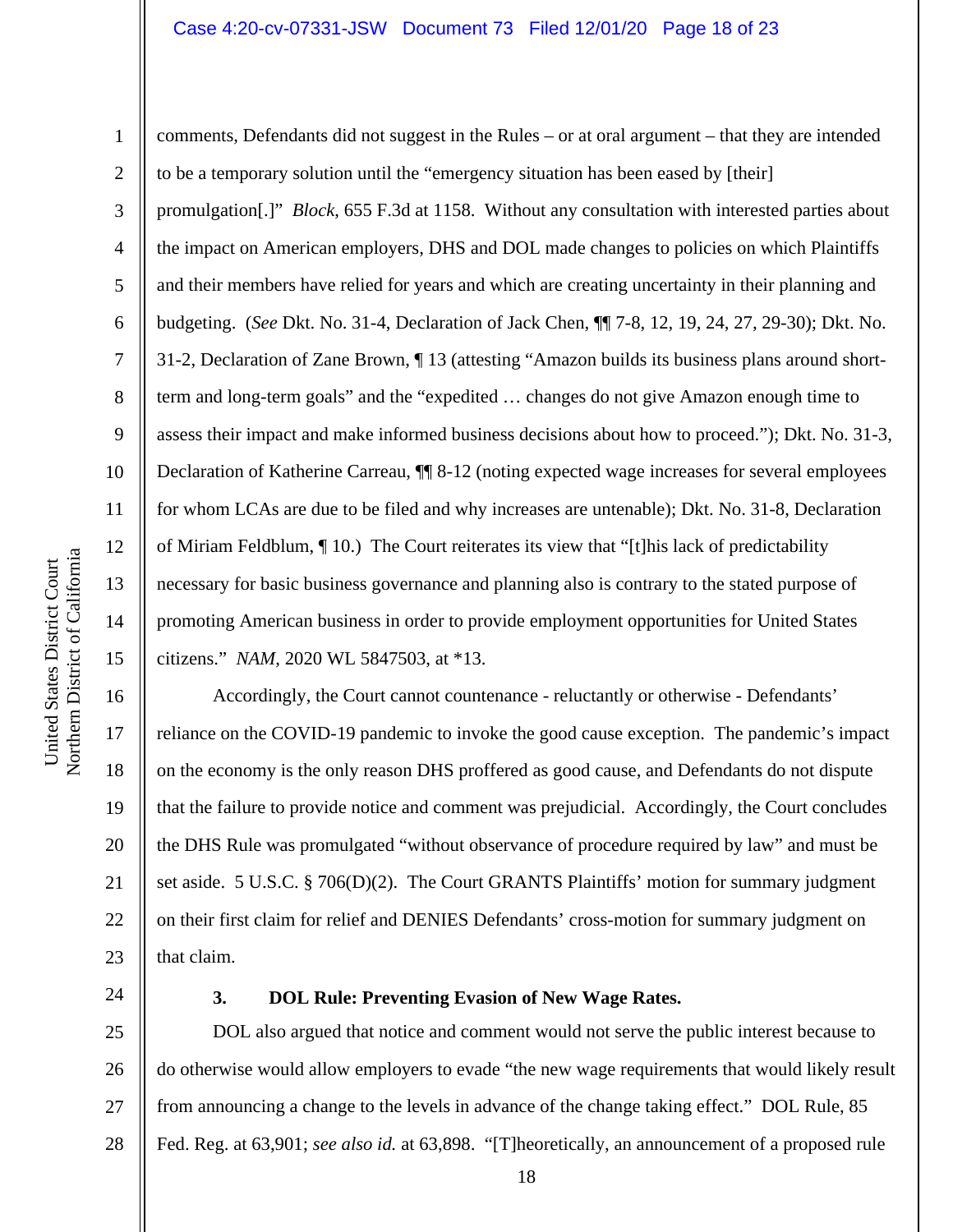#### Case 4:20-cv-07331-JSW Document 73 Filed 12/01/20 Page 19 of 23

7

8

9

10

11

12

13

14

1 2 3 4 5 6 creates an incentive for those affected to act prior to a final administration determination." *EEBSC I*, 932 F.3d at 777 (internal quotations and citations omitted) ("*EBSC I*"); *see also Capital Area Immigration Rights Coal. v. Trump*, -- F. Supp. 3d --, 2020 WL 3542481, at \*13 (D.D.C. June 20, 2020) ("*CAIRC*") ("Common sense dictates that the announcement of a proposed rule may, at least to some extent and in some circumstances, encourage those affected by it to act before it is finalized.").

In *EBSC II*, the Ninth Circuit reiterated that

[t]he lag period before any regulation, statute, or proposed period of legislation allows parties to change their behavior in response. If we were to agree with the government's assertion that notice-andcomment procedures increase the potential harm [a rule] is intended to regulate, these procedures would often cede to the good cause exception.

*EBSC II*, 950 F.3d at 1278. For that reason, the public interest prong of the good cause exception is properly invoked when the public interest normally served by notice and comment would be harmed by that procedure. *See, e.g., Mobil Oil Corp.*, 728 F.2d at 1492.

15 16 17 18 19 20 21 22 23 24 25 26 27 28 DOL relies heavily on *Mobil Oil,* in which the court held the good cause exception applicable in connection with a rule promulgated to respond to the national energy crisis caused by shortages in crude oil. *Id.* (citing *Pasco v. FEA*, 525 F.2d 1391, 1394 (Temp. Emer. Ct. App. 1975)). The court reasoned that "in special circumstances, good cause can exist when the very announcement of a proposed rule can be expected to precipitate activity by affected parties *that would harm the public welfare*." *Id.* (emphasis added). The court then determined, as a matter of law, that "the threat to the public would be sufficiently dire for good cause to be found[.]" *Id.* The court considered the emergency circumstances that prompted the promulgation of the rule and "assum[ed] announcement of the rule would cause" the harms it was designed to prevent: price discrimination, market dislocations, and reductions to competition. *Id.* As a factual matter, the court noted that it was required to evaluate the situation "eight years after the fact." *Id.* Given the volatility of the market at the time the defendant took action combined with a "recent awareness" of the behavior the rule was trying to prevent, the court was "unable to say that the [defendant's] judgment that notice would lead to price discrimination … was unreasonable." *Id.* at 1492-93.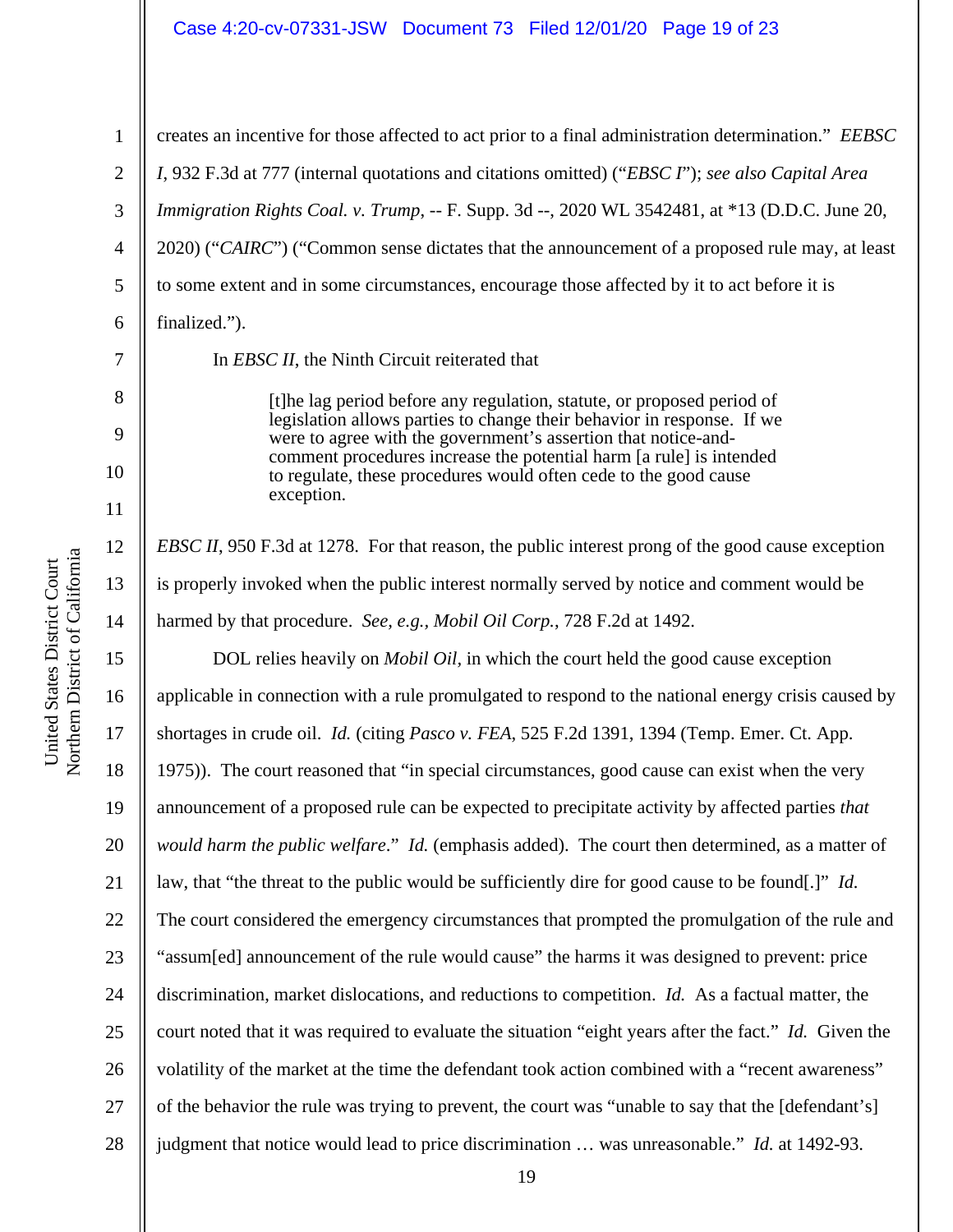#### Case 4:20-cv-07331-JSW Document 73 Filed 12/01/20 Page 20 of 23

8

9

10

11

12

13

14

15

16

17

18

19

In contrast, in *Tennessee Gas Pipeline Co. v. FERC*, which DOL also cites in the Rule and in support of its argument, the court found no such special circumstances. 969 F.2d 1141, 1146 (D.C. Cir. 1992). There, the defendant issued an interim rule without notice and comment, which would have required natural gas pipeline companies to provide advance notice and disclosure if they constructed new facilities or replaced existing facilities. *Id.* at 1143. The defendant asserted good cause existed to forego notice and comment, in order to avoid damage to the environment that might occur if pipelines accelerated construction and replacement activities before a final rule took effect. *Id.* at 1143-44.

The court noted the defendant's rationale "entail[ed] a degree of speculation" and determined the defendant "provided little factual basis for its belief that pipelines will seek to avoid its future rule by rushing new construction and replacements with attendant damage to the environment." *Id.* at 1145; *see id.* (addressing argument raised at oral argument that defendant had "ample practical experience" to support its belief and stating "that does not excuse the [defendant's] failure to cite such examples" in rule). The court also reasoned that, in contrast to the type of rapid price shifts that provided the requisite good cause in *Mobil Oil,* the construction and replacement projects at issue "are planned well in advance and take time to accomplish." *Id.* at 1146. That fact set the two cases apart. Therefore, despite the rule's "minimal reach," the court held the defendant violated the APA by issuing the rule with without notice and comment. *Id.* at 1143.

20 21 22 23 24 25 26 27 DOL argues that if employers act to lock in the existing prevailing wage rates now, they would be able to rely on those rates for three years, which DOL argues would prolong and exacerbate the problems it was trying to ameliorate with the Rule. DOL Rule, 85 Fed. Reg. at 63,901. During oral argument, DOL conceded it relies solely on its predictive judgment that employers would have moved quickly to lock in the existing prevailing wage rates if DOL had allowed for notice and comment. DOL based this judgment on the limited discretion it has on how quickly to review LCAs, the flexibility employers have on determining when to file an LCA, and "historical filing patterns[.]" *Id*.

28

In *EBSC I*, the defendants argued the announcement itself of a rule barring asylum for any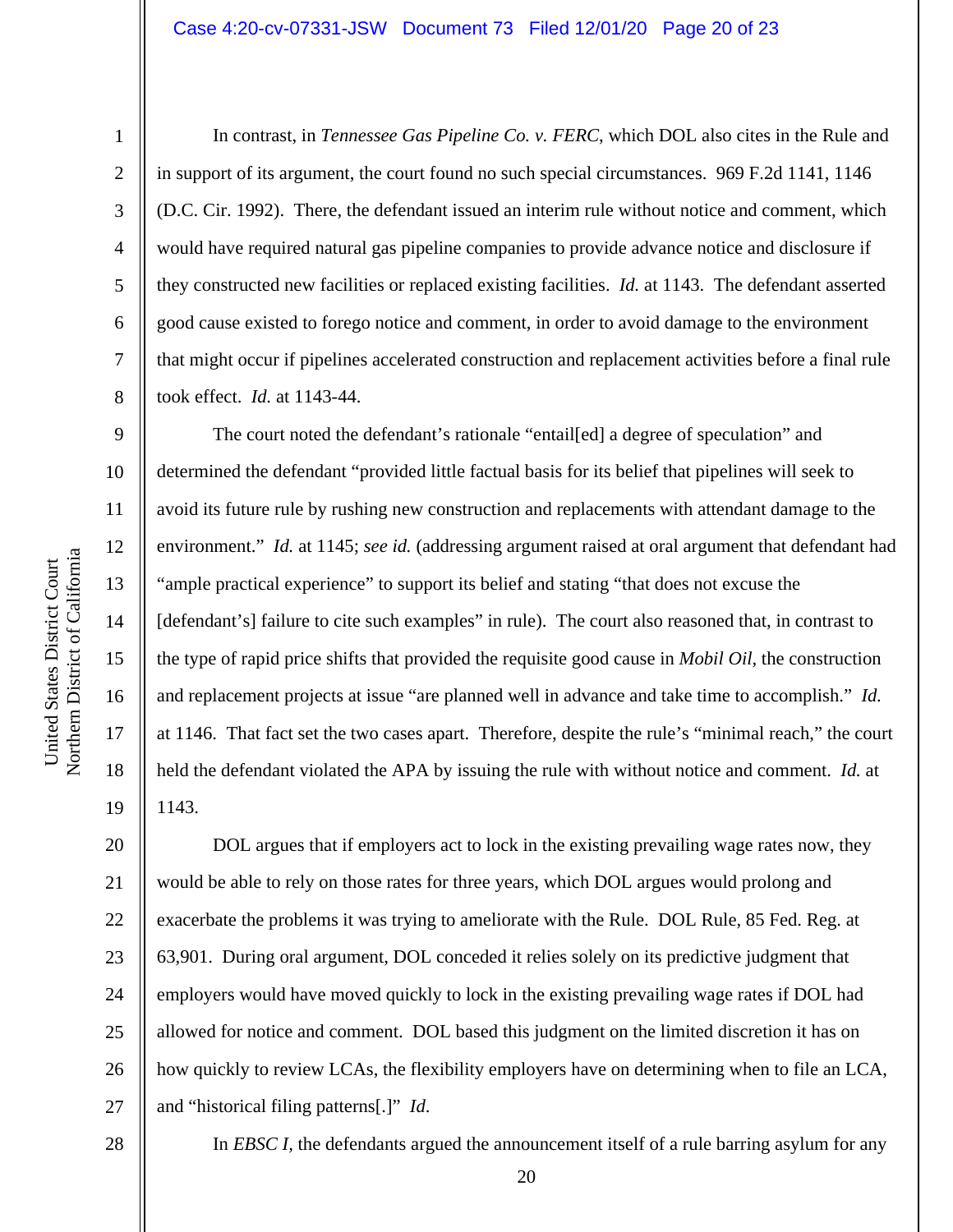### Case 4:20-cv-07331-JSW Document 73 Filed 12/01/20 Page 21 of 23

1

2

3

4

5

6

7

8

9

10

11

12

13

14

15

16

17

18

immigrant who entered the United States outside a designated port of entry would create a "surge" of aliens seeking "to cross the southern border." 923 F.3d at 777. The court found the lack of record evidence made that inference "too difficult to credit" and "purely speculative," and upheld the district court's determination that there was no good cause to avoid notice and comment. *Id.* at 977-78. In *EBSC II*, the evidentiary record still failed to "to suggest that any of [the defendants'] predictions are rationally likely to likely to be true." 950 F.3d at 1278. Accordingly, the court concluded the rule at issue was not likely to fall within the APA's good cause exception. *Id*.

If this Court were evaluating this rationale in isolation, DOL's argument might have some force. It is not necessarily unreasonable to believe employers, for any number of reasons, might wish to take advantage of lower prevailing wage rates. The facts at issue here also are not akin to the facts at issue in the *EBSC* cases and fall closer to the facts in *Mobil Oil* or *Tennessee Gas*. However, unlike the rapid price shifts at issue in *Mobil Oil*, the decisions involved for employers are more like the construction projects at issue in *Tennessee Gas* and involve some measure of planning. Moreover, the Court is not evaluating actions taken years before this case was filed. Unlike the plaintiffs in *Mobil Oil*, Plaintiffs brought an immediate challenge to DOL's good cause determination. *See Mobil Oil*, 728 F.2d at 1439 (concluding the fact that no oil companies challenged procedural validity of the rule in 1974 or 1975 gave "some credence to [defendant's] predictive judgment and finding of good cause").

19 20 21 22 23 24 25 26 27 While DOL set forth the predicates on which its judgment was based, the factual basis for its belief that it would receive an increased number of LCAs during a notice and comment period is sparse. For example, it cites "historical filing patterns" but provides no further information about those patterns. The *EBSC* cases do make clear that a court must be able to rely on something more than agency say-so. *EBSC II,* 950 F.3d at 1278; *EBSC I,* 932 F.3d at 777; *cf. CAIRC*, 2020 WL 3542481, at \*13 (stating rationale "must be adequately supported by evidence in the administrative record" and "suggest[] that this dynamic might have led to the consequences predicted … consequences so dire as to warrant dispensing with notice and comment procedures").

28

Moreover, when the Court evaluates DOL's assertions of good cause, it considers the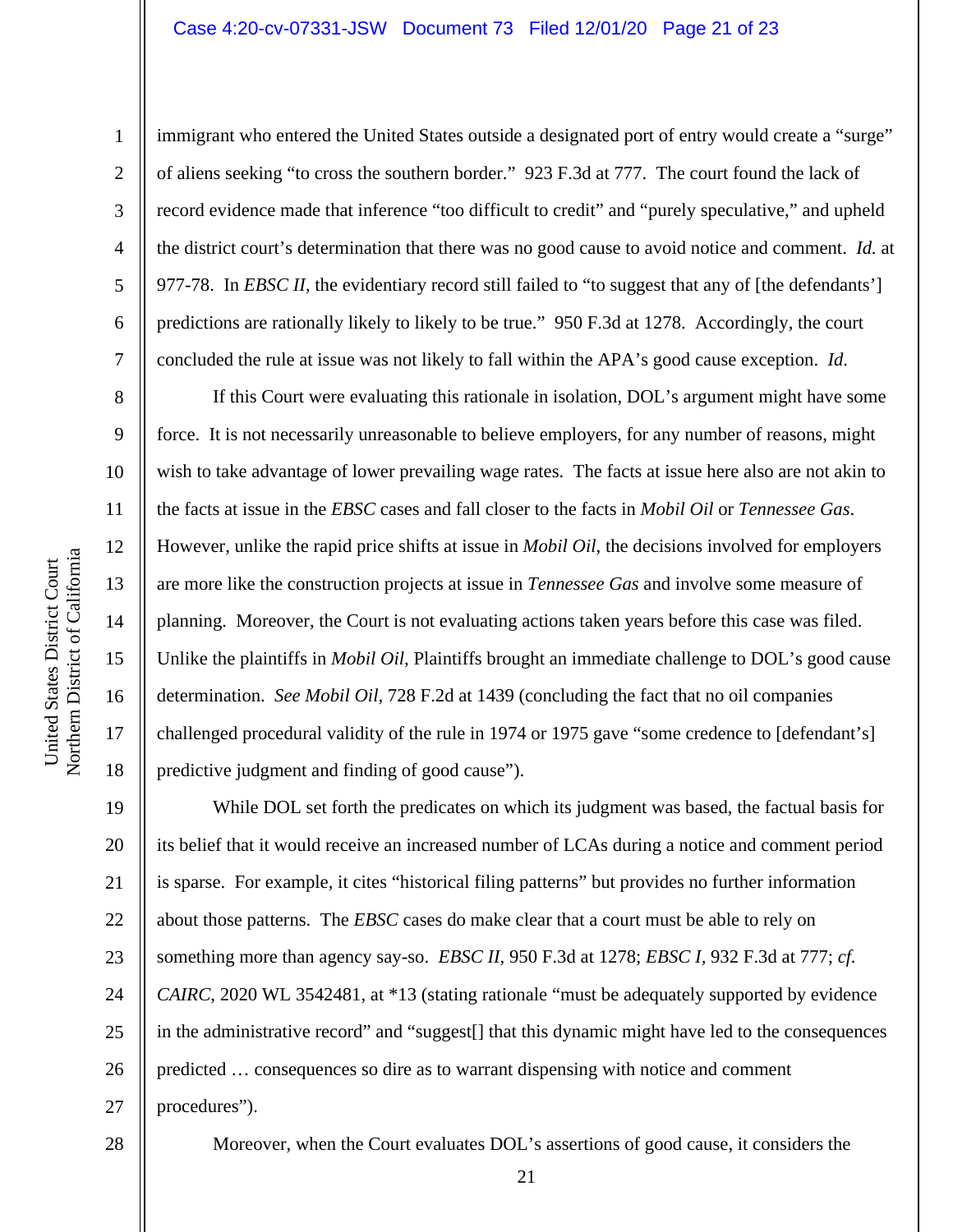### Case 4:20-cv-07331-JSW Document 73 Filed 12/01/20 Page 22 of 23

United States District Court

United States District Court

1

2

3

4

5

6

7

8

9

18

"totality of the factors at play" and must ensure the exception does not swallow the rule. As the Court discussed above, the record supports an inference that DOL delayed in responding to a problem it has been aware of since 2017. In addition, it is difficult to give credence to the argument that non-disclosure was required when, in June 2020, Administration officials announced to the public that DOL had been "instructed by the President to change the prevailing wage calculation." (Hughes Decl., Ex. 4.) The Administration also strongly suggested there would be a hefty increase in the prevailing wage rate floor. (*Id.* (referring to a floor set at 50<sup>th</sup>) percentile).) Those officials may not have provided the precise changes set forth in the DOL Rule or stated when they might take effect, but the statement that DOL had been instructed to increase prevailing wage rates cannot be construed as hortatory or precatory. Finally, the Court is not persuaded that DOL demonstrated the impact of the COVID-19 pandemic on domestic unemployment in sectors where most H-1B workers are employed is so dire that immediate changes to the prevailing wage rates were required, especially given the scope of those changes.

Accordingly, the Court also finds the DOL Defendants have not met their burden to show that providing advance notice would have had consequences so dire that notice and comment would not have served the public interest. For this additional reason, the Court GRANTS Plaintiffs' motion for partial summary judgment, and DENIES Defendants' cross-motion.

### **CONCLUSION**

19 20 21 22 23 24 25 26 27 The COVID-19 pandemic has wreaked havoc on the nation's health, and millions of Americans have been impacted financially by restrictions imposed on businesses, large and small, during the pandemic; the consequences of those restrictions has been a fiscal calamity for many individuals. However, "[t]he history of the United States is in part made of the stories, talents, and lasting contributions of those who crossed oceans and deserts to come here. The National Government has significant power to regulate immigration. With power comes responsibility, and the sound exercise of national power over immigration depends on the Nation's meeting its responsibility to base its laws on a political will informed by searching, thoughtful, rational civic discourse." *Arizona v. United States*, 567 U.S. 387, 416 (2012).

28

For the reasons set forth above, Defendants failed to show there was good cause to